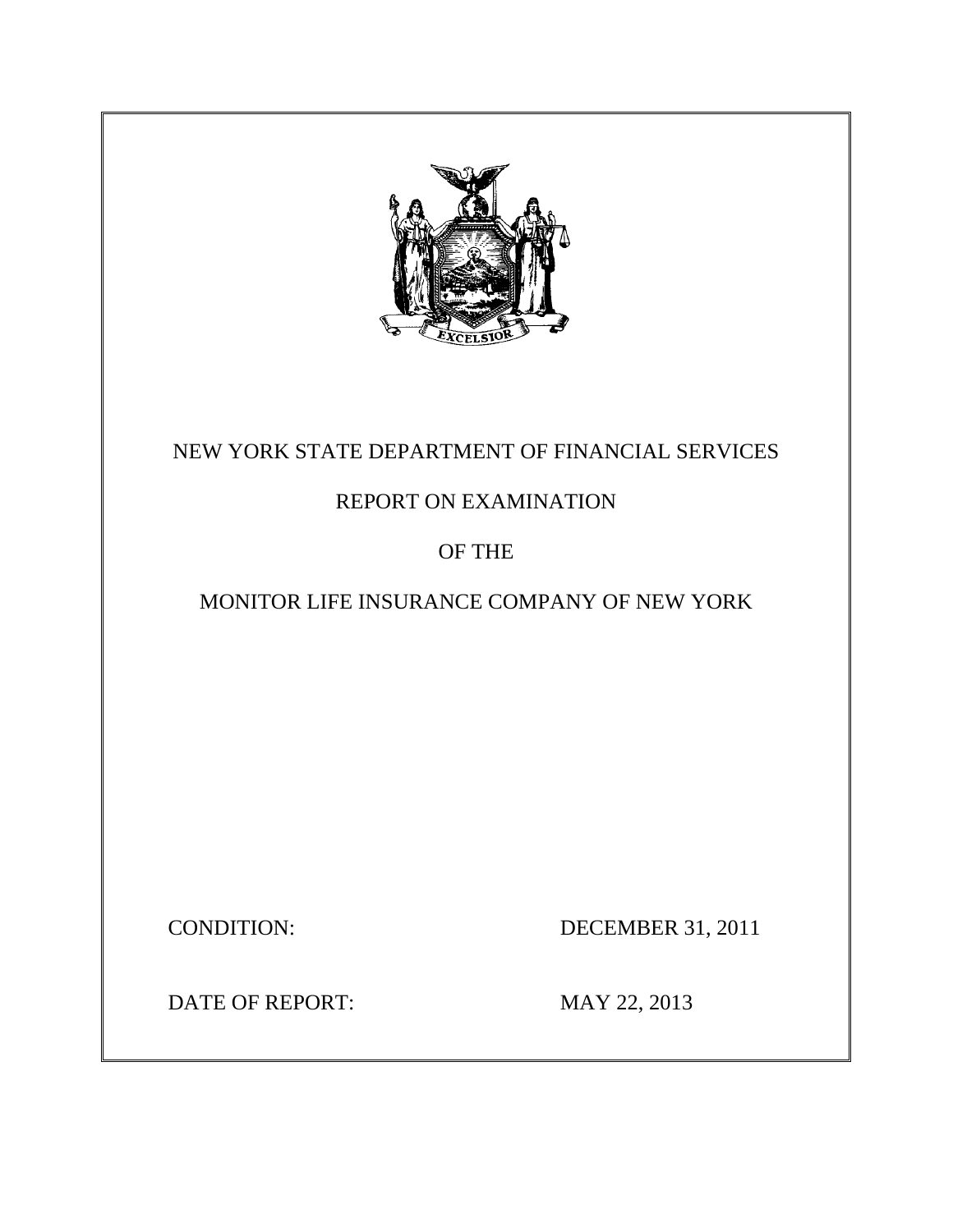### NEW YORK STATE DEPARTMENT OF FINANCIAL SERVICES

### REPORT ON EXAMINATION

### OF THE

### MONITOR LIFE INSURANCE COMPANY OF NEW YORK

AS OF DECEMBER 31, 2011

DATE OF REPORT: MAY 22, 2013

EXAMINER: MICHAEL A. DAVIS, CFE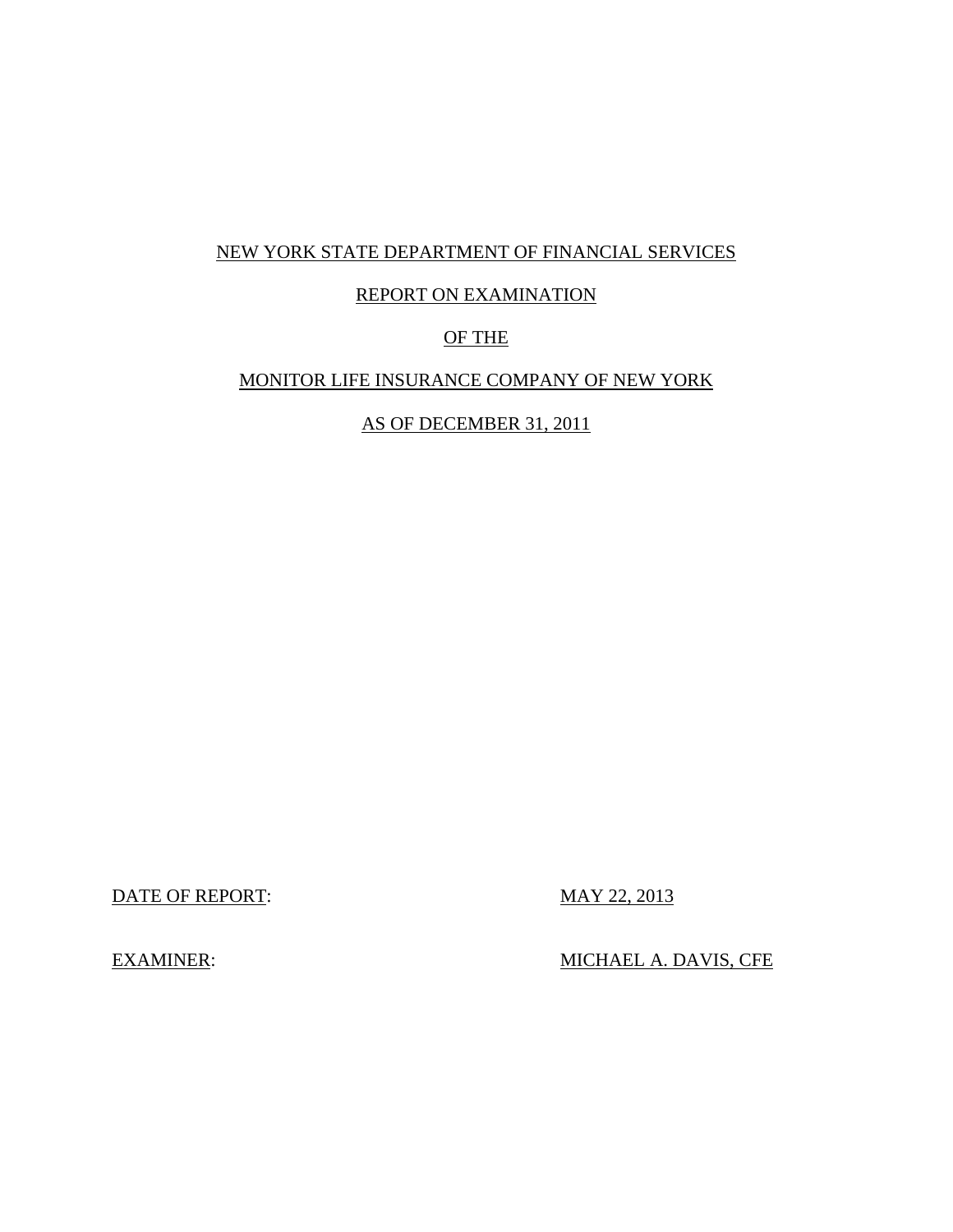## TABLE OF CONTENTS

| ITEM |                                     | PAGE NO.       |
|------|-------------------------------------|----------------|
| 1.   | Executive summary                   | $\overline{2}$ |
| 2.   | Scope of examination                | 3              |
| 3.   | Description of Company              | 5              |
|      | A. History                          | 5              |
|      | B. Holding company                  | 5              |
|      | C. Organizational chart             | 6              |
|      | D. Service agreements               | 8              |
|      | E. Management                       | 9              |
| 4.   | Territory and plan of operations    | 11             |
|      | A. Statutory and special deposits   | 11             |
|      | <b>B.</b> Direct operations         | 11             |
|      | C. Reinsurance                      | 12             |
| 5.   | Significant operating results       | 13             |
| 6.   | <b>Financial statements</b>         | 16             |
|      | A. Independent accountants          | 16             |
|      | B. Net admitted assets              | 16             |
|      | C. Liabilities, capital and surplus | 17             |
|      | D. Condensed summary of operations  | 18             |
|      | E. Capital and surplus account      | 19             |
| 7.   | Market conduct activities           | 21             |
|      | A. Advertising and sales activities | 21             |
|      | B. Underwriting and policy forms    | 21             |
|      | C. Treatment of policyholders       | 21             |
| 8.   | Information technology              | 23             |
| 9.   | Internal audit                      | 24             |
| 10.  | Prior summary and conclusions       | 25             |
| 11.  | Summary and conclusions             | 30             |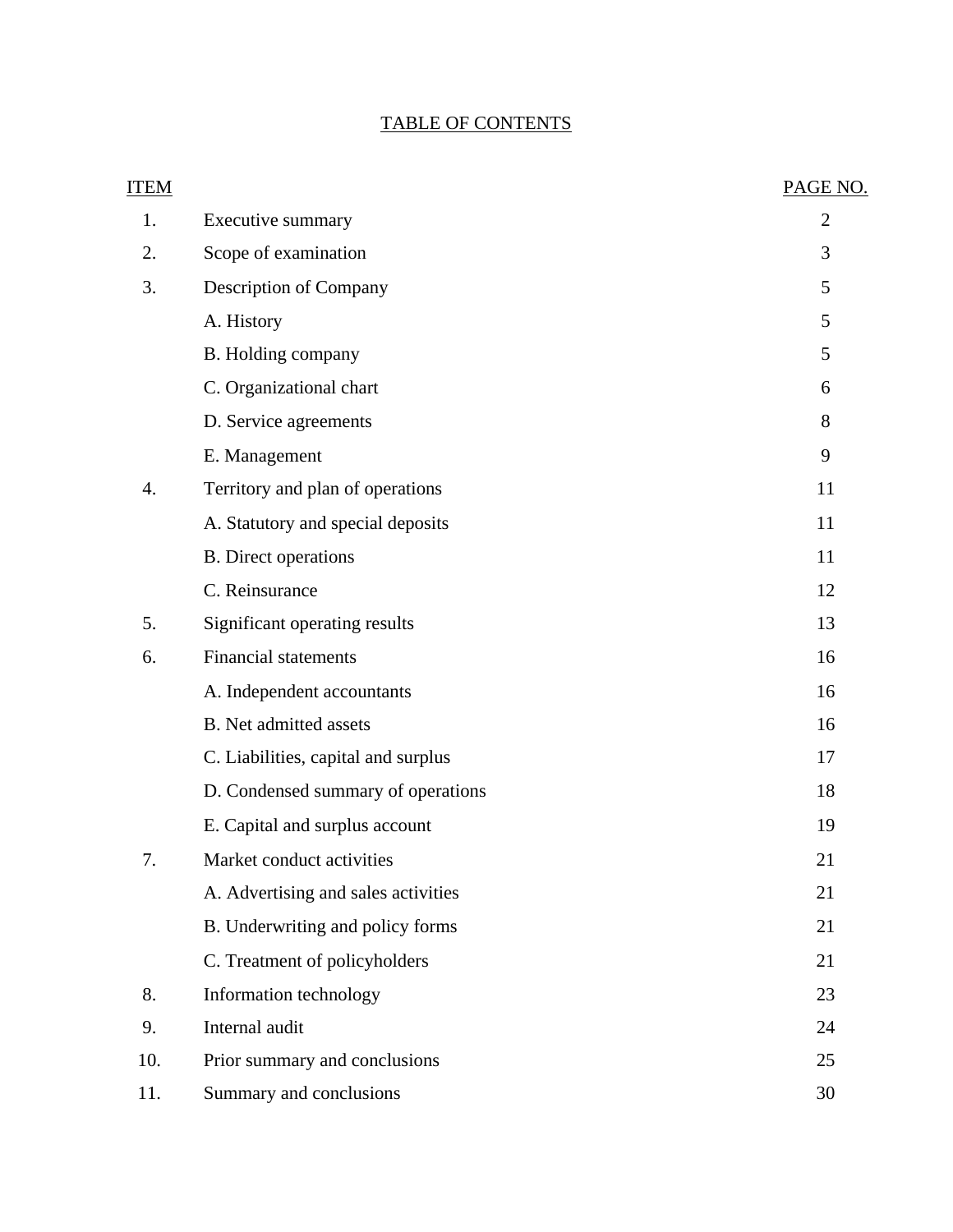

Andrew M. Cuomo **Benjamin M. Lawsky** Governor Superintendent Superintendent Superintendent Superintendent Superintendent Superintendent Superintendent Superintendent Superintendent Superintendent Superintendent Superintendent Superintendent Superintendent Sup

May 22, 2013

Honorable Benjamin M. Lawsky Superintendent of Financial Services New York, New York 10004

Sir:

In accordance with instructions contained in Appointment No. 30533, dated June 5, 2012, and annexed hereto, an examination has been made into the condition and affairs of Monitor Life Insurance Company of New York, hereinafter referred to as "the Company," at its administrative office located at 6040 I-55 North Frontage Road, Jackson, MS 39211. The Company's home office is located at 70 Genesee Street, Utica, NY 13502.

Wherever "Department" appears in this report, it refers to the New York State Department of Financial Services.

The report indicating the results of this examination is respectfully submitted.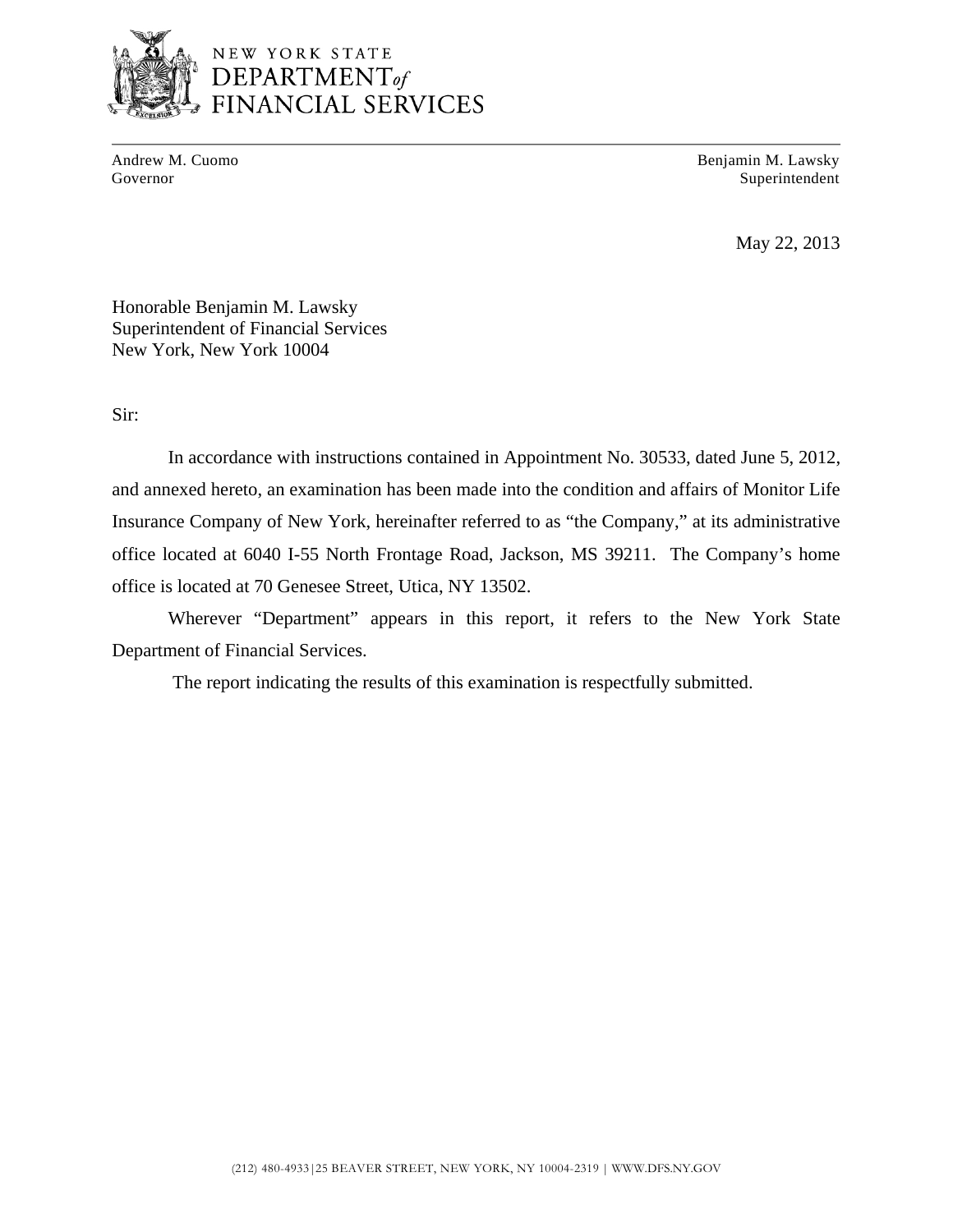### 1. EXECUTIVE SUMMARY

<span id="page-4-0"></span>The material events and violation contained in this report are summarized below.

- On January 1, 2011, the Company was purchased by AmFirst Insurance Company ("AmFirst"), an Oklahoma domiciled insurance company. (See item 3A of this Report)
- In 2011, under new ownership, the Company shifted from its primary block of business consisting of group term life insurance to a supplemental medical accident and health insurance policy called "Premium Saver", an employer sponsored group supplemental insurance plan which is designed to help reduce the cost of group medical coverage. (See item 4B of this Report)
- The Company violated Section  $3211(g)$  of the New York Insurance Law by failing to provide an annual notification to policyholders, whose policies are applicable to this section and contain a cash surrender value, that the policy contains a cash surrender value and that further information, including the amount thereof, is available from the insurer upon written request from the policyowner. (See item 7C of this Report)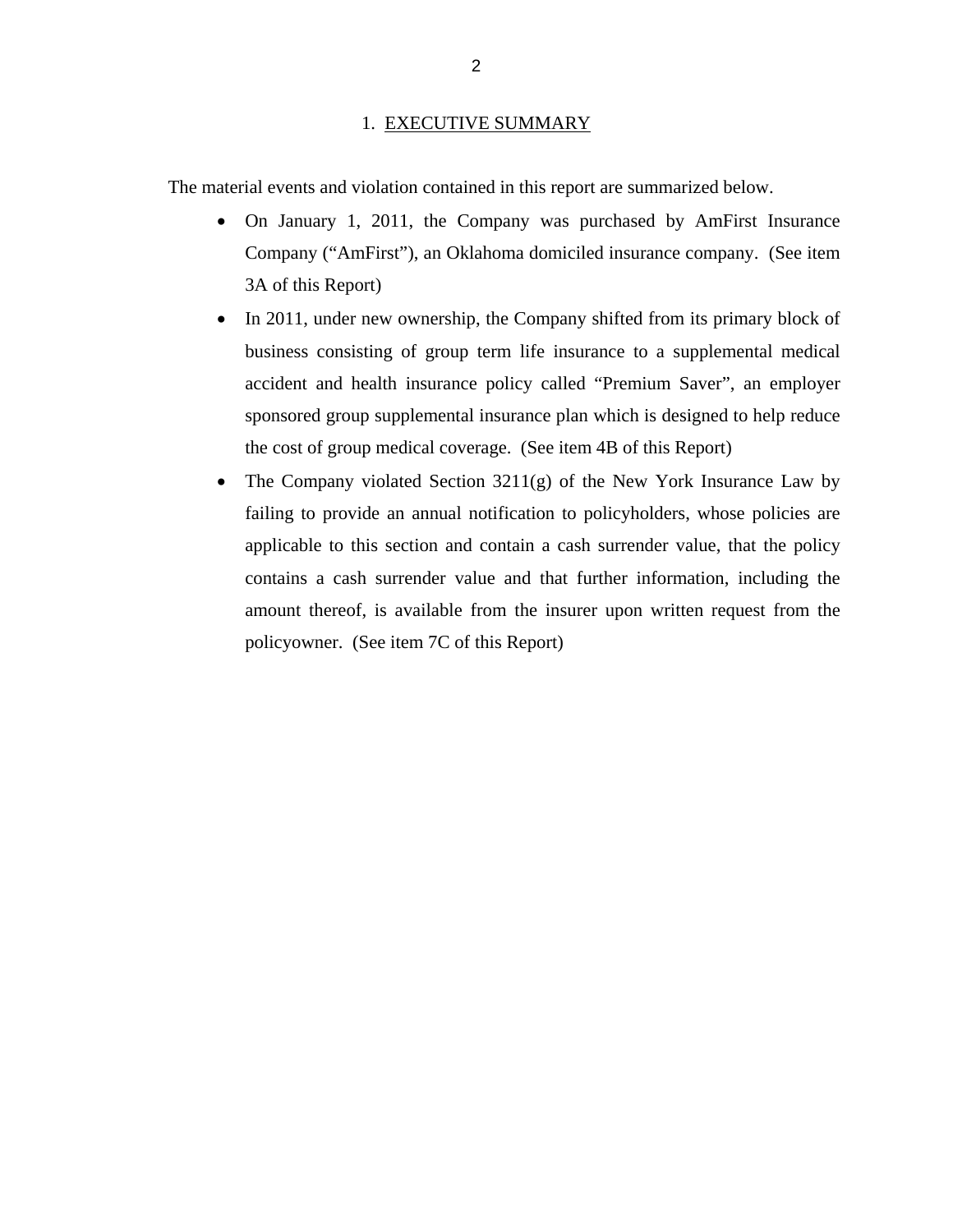### 2. SCOPE OF EXAMINATION

<span id="page-5-0"></span>The examination of the Company was a full scope examination as defined in the NAIC Financial Condition Examiners Handbook, 2011 Edition (the "Handbook")*.* The examination covers the five-year period from January 1, 2007 through December 31, 2011. The examination was conducted observing the guidelines and procedures in the Handbook and, where deemed appropriate by the examiner, transactions occurring subsequent to December 31, 2011, but prior to the date of this report (i.e., the completion date of the examination) were also reviewed.

In the course of the examination, a review was also made of the manner in which the Company conducts its business and fulfills its contractual obligations to policyholders and claimants. The results of this review are contained in item 7 of this report.

The examination was conducted on a risk focused basis in accordance with the provisions of the Handbook published by the National Association of Insurance Commissioners ("NAIC"). The Handbook guidance provides for the establishment of an examination plan based on the examiner's assessment of risk in the insurer's operations and utilizing that evaluation in formulating the nature and extent of the examination. The examiner planned and performed the examination to evaluate the current financial condition as well as identify prospective risks that may threaten the future solvency of the insurer. The examiner identified key processes, assessed the risks within those processes and evaluated the internal control systems and procedures used to mitigate those risks. The examination also included assessing the principles used and significant estimates made by management, evaluating the overall financial statement presentation, and determining management's compliance with Department statutes and guidelines, Statutory Accounting Principles as adopted by the Department and annual statement instructions.

Information about the Company's organizational structure, business approach and control environment were utilized to develop the examination approach. The Company's risks and management activities were evaluated incorporating the NAIC's nine branded risk categories. These categories are as follows:

- Pricing/Underwriting
- Reserving
- Operational
- Strategic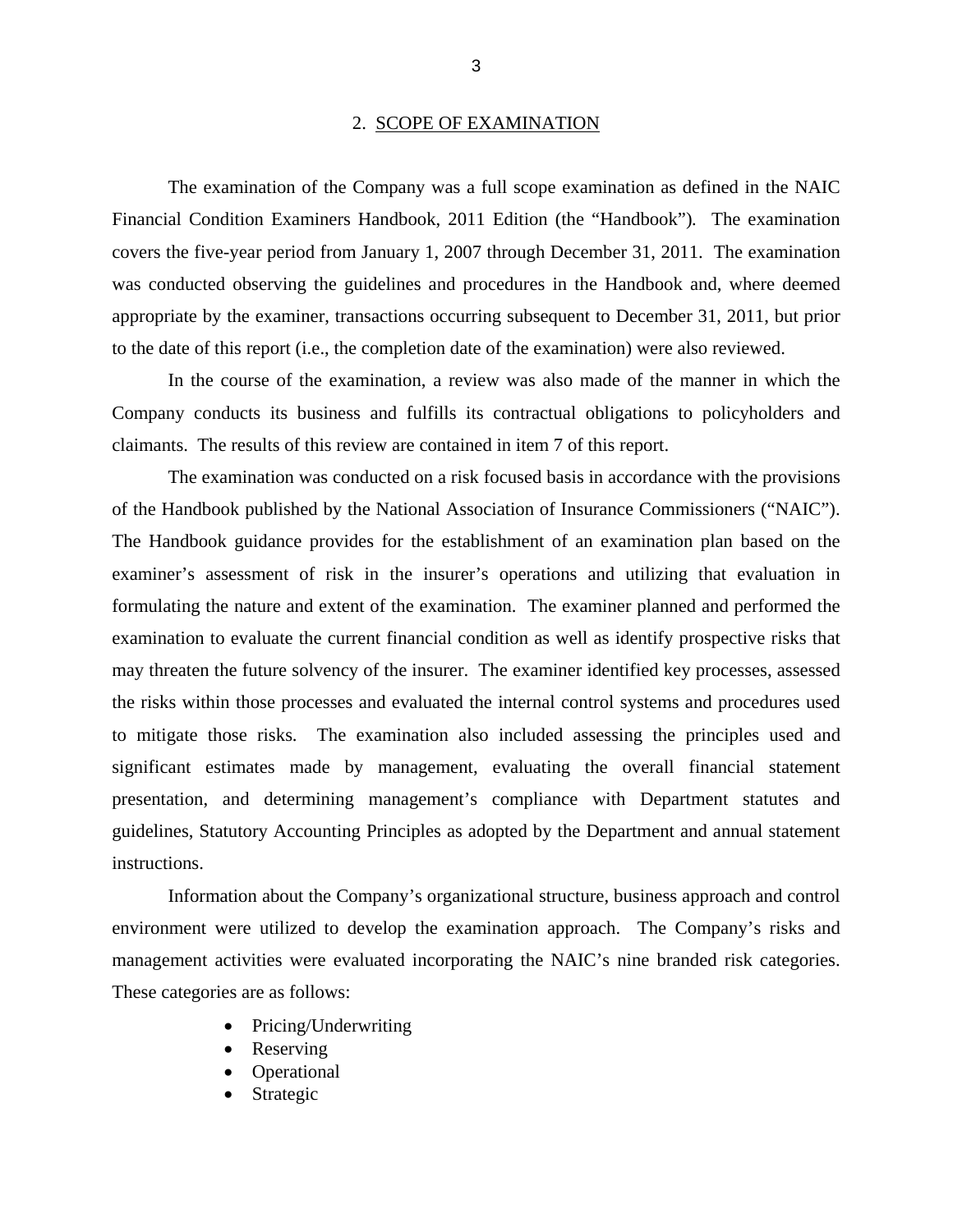- Credit
- **Market**
- Liquidity
- Legal
- Reputational

The Company was audited annually, for the years 2007 through 2010, by the accounting firm of BKD LLP and for 2011 by the accounting firm Carr Riggs & Ingram LLC. The Company received an unqualified opinion in all years. Certain audit workpapers of the accounting firm were reviewed and relied upon in conjunction with this examination.

The examiner reviewed the corrective actions taken by the Company with respect to the violations and recommendations contained in the prior financial and market conduct reports on examination. The results of the examiner's review are contained in item 10 of this report.

This report on examination is confined to financial statements and comments on those matters which involve departure from laws, regulations or rules, or which require explanation or description.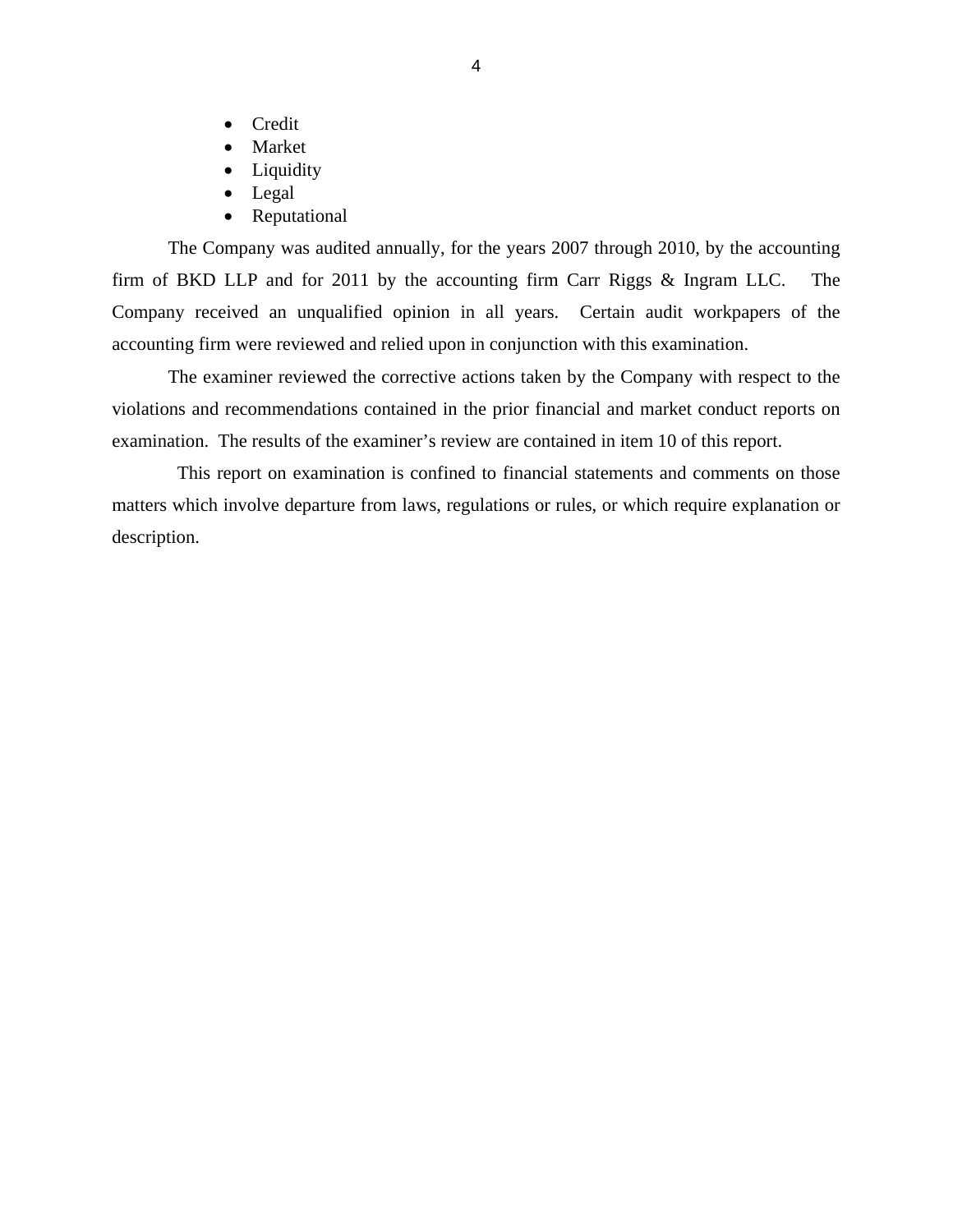#### 3. DESCRIPTION OF COMPANY

### <span id="page-7-0"></span>A. History

The Company was incorporated as a stock life insurance company under the laws of New York on October 15, 1971, under the name Monitor Insurance Company of New York. The Company was licensed to write accident and health business as specified by paragraph 3 of Section 1113(a) of the New York Insurance Law and commenced business on June 1, 1972. The Company's initial paid-in capital was \$500,000, and contributed surplus was \$600,000.

On August 15, 1978, the Company amended its charter to include the writing of life insurance and annuities as specified in paragraphs 1 and 2 of Section 1113(a) of the New York Insurance Law.

On April 25, 1979, the Company's name was changed to Monitor Life Insurance Company of New York.

On January 1, 2011, the Company was purchased by AmFirst, an Oklahoma domiciled insurance company.

Changes in the capital and surplus of the Company since incorporation resulted in common capital stock of \$1,000,000, consisting of 10,000 shares at \$100 par value and gross paid in and contributed surplus of \$2,000,000 as of December 31, 2006. In January 2011, the parent, AmFirst, made an investment in the Company through a cash contribution in the amount of \$560,000, bringing the gross paid in and contributed surplus to \$2,560,000 as of December 31, 2011.

### B. Holding Company

The Company is a wholly owned subsidiary of AmFirst. AmFirst is in turn a wholly owned subsidiary of AmFirst Holdings, Inc., ("AmFirst Holdings"), a privately-owned Mississippi holding company. Until December 30, 2011, the shares of AmFirst Holdings were owned by David R. White (45%), John J. Morgan (45%) and Richard L. Eaton (10%), at which time the shares owned by Mr. White and Mr. Eaton were transferred to Wheaton Holdings, LLC.

The Morgan-White Group, Inc. ("MWG"), which is also 45% owned by John J. Morgan and 55% owned by Wheaton Holdings, LLC is a significant participant in the Company's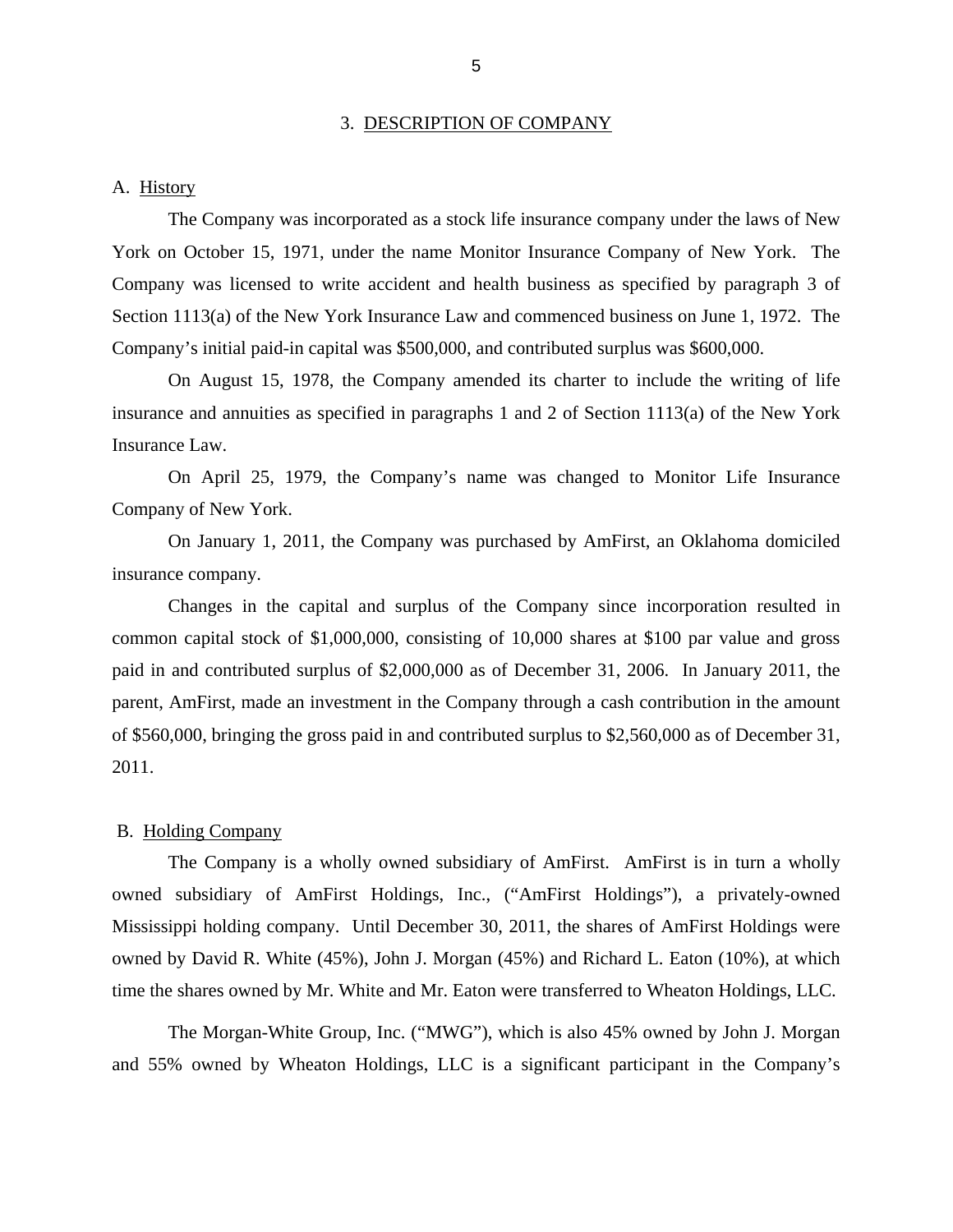<span id="page-8-0"></span>operations as MWG performs marketing and administrative services for the Company, AmFirst Holdings and AmFirst.

### C. Organizational Chart

An organizational chart reflecting the relationship between the Company and significant entities in its holding company system as of December 31, 2011, follows:



**(1) John J. Morgan (45%) Wheaton Holdings, LLC (55%)**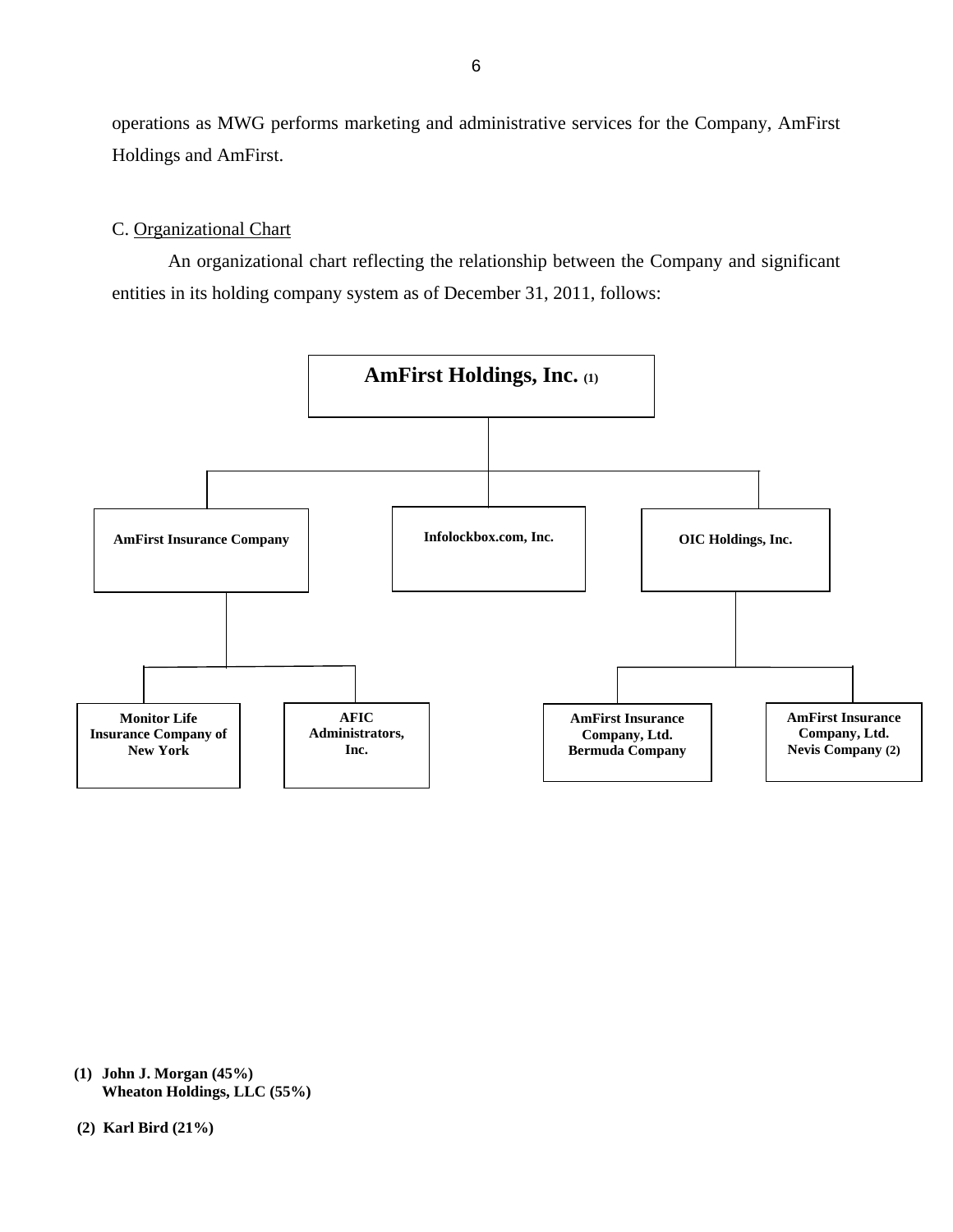

**Footnote:** 

- **a. 50% Security Ballew LLP**
- **Ryan Eaton; 10% Jason b. 29% James Douglas; 10% Peets**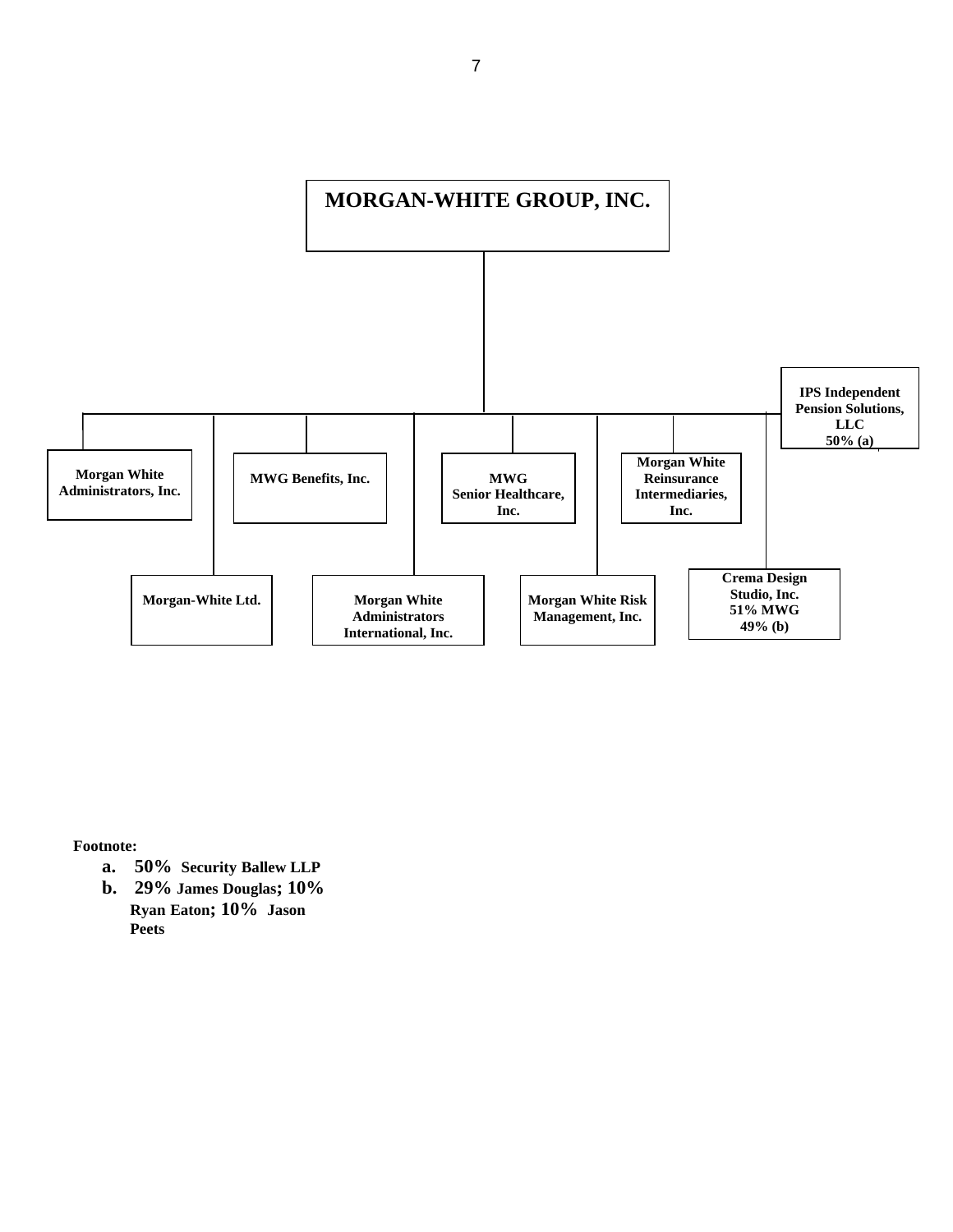## D. Service Agreements

Since being acquired by AmFirst on January 1, 2011, the Company had three service agreements in effect with affiliates.

| Type of<br>Agreement<br>and<br>Department<br><b>File Number</b>                                    | Effective<br>Date | Provider(s)<br>of<br>Service(s)                   | Recipient(s)<br>of<br>Service(s) | Specific<br>Service(s)<br>Covered                                                                                                                        | 2011 Expense    |
|----------------------------------------------------------------------------------------------------|-------------------|---------------------------------------------------|----------------------------------|----------------------------------------------------------------------------------------------------------------------------------------------------------|-----------------|
| General Agent<br>Service<br>Agreement<br>(Department<br>File No.43804)                             | 01/01/11          | Morgan-White<br>Ltd. ("MWL")                      | The<br>Company                   | General<br>agency and<br>recruiting<br>services and<br>training<br>brokers to<br>market and sell<br>the Company's<br>products.                           | \$<br>(38, 456) |
| Claims and<br><b>Policy Service</b><br>Agreement<br>(Department<br>File No.43803)                  | 01/01/11          | Morgan-White<br>Administrators,<br>Inc. $("MWA")$ | The<br>Company                   | Underwriting,<br>policy<br>issuance,<br>premium<br>billing and<br>collection, and<br>claim<br>adjudication<br>for the medical<br>and dental<br>business. | \$(193,198)     |
| Administration<br>Services and<br>Cost<br>Allocation<br>Agreement<br>(Department<br>File No.43802) | 01/01/11          | AmFirst<br>Holdings                               | The<br>Company                   | General<br>administrative<br>and accounting<br>services.                                                                                                 | \$(418,460)     |

\* Amount of Income or (Expense) Incurred by the Company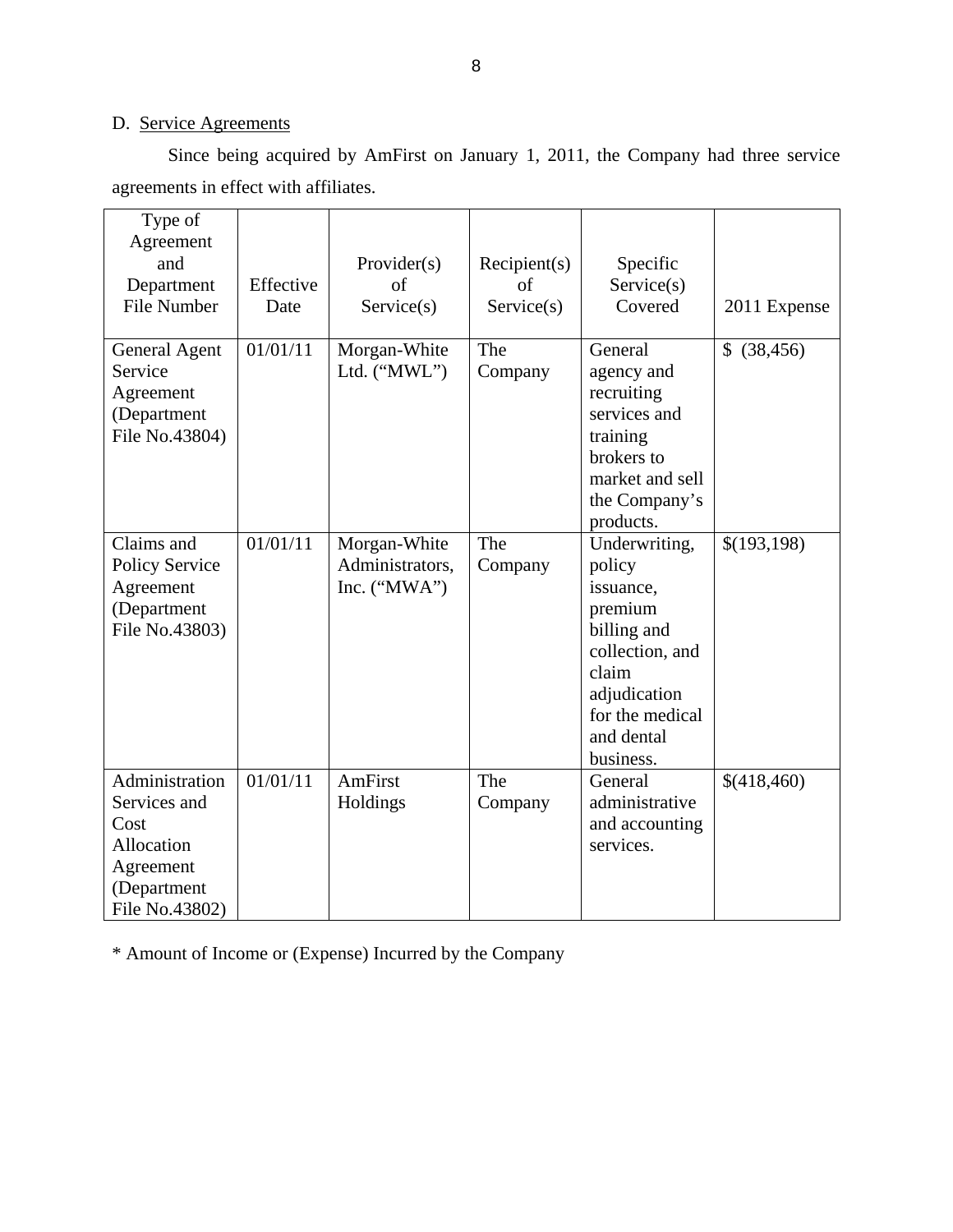### E. Management

The Company's by-laws provide that the board of directors shall be comprised of not less than seven and not more than 13 directors. Directors are elected for a period of one year at the annual meeting of the stockholders held in April of each year. As of December 31, 2011, the board of directors consisted of eight members. Meetings of the board are held at least three times during each year.

The eight board members and their principal business affiliations, as of December 31, 2011, were as follows:

| <b>Name and Residence</b>             | <b>Principal Business Affiliation</b>                                               | <b>Year First</b><br>Elected |
|---------------------------------------|-------------------------------------------------------------------------------------|------------------------------|
| Karl E. Byrd<br>Jackson, MS           | Vice President<br>Security Ballew, Inc.                                             | 2011                         |
| Steven A. Corbitt Sr.*<br>Jackson, MS | President/Owner<br>The Corbitt Company                                              | 2011                         |
| Richard L. Eaton<br>Ridgeland, MS     | <b>Treasurer and Secretary</b><br>Monitor Life Insurance Company of New York        | 2011                         |
| Ryan L. Eaton<br>Madison, MS          | Vice President<br>Monitor Life Insurance Company of New York                        | 2011                         |
| John J. Morgan<br>Oxford, MS          | <b>Vice President</b><br>Monitor Life Insurance Company of New York                 | 2011                         |
| Jason A. Peets<br>Madison, MS         | <b>Vice President</b><br>Monitor Life Insurance Company of New York                 | 2011                         |
| Paul H. Trevvett*<br>Cold Brook, NY   | President and Chief Executive Officer<br><b>Commercial Travelers Mutual Ins. Co</b> | 2011                         |
| David R. White<br>Madison, MS         | President and Chief Executive Officer<br>Monitor Life Insurance Company of New York | 2011                         |

\* Not affiliated with the Company or any other company in the holding company system

After the acquisition of the Company by AmFirst on January 1, 2011 management, including all directors, was changed to reflect the new ownership and management.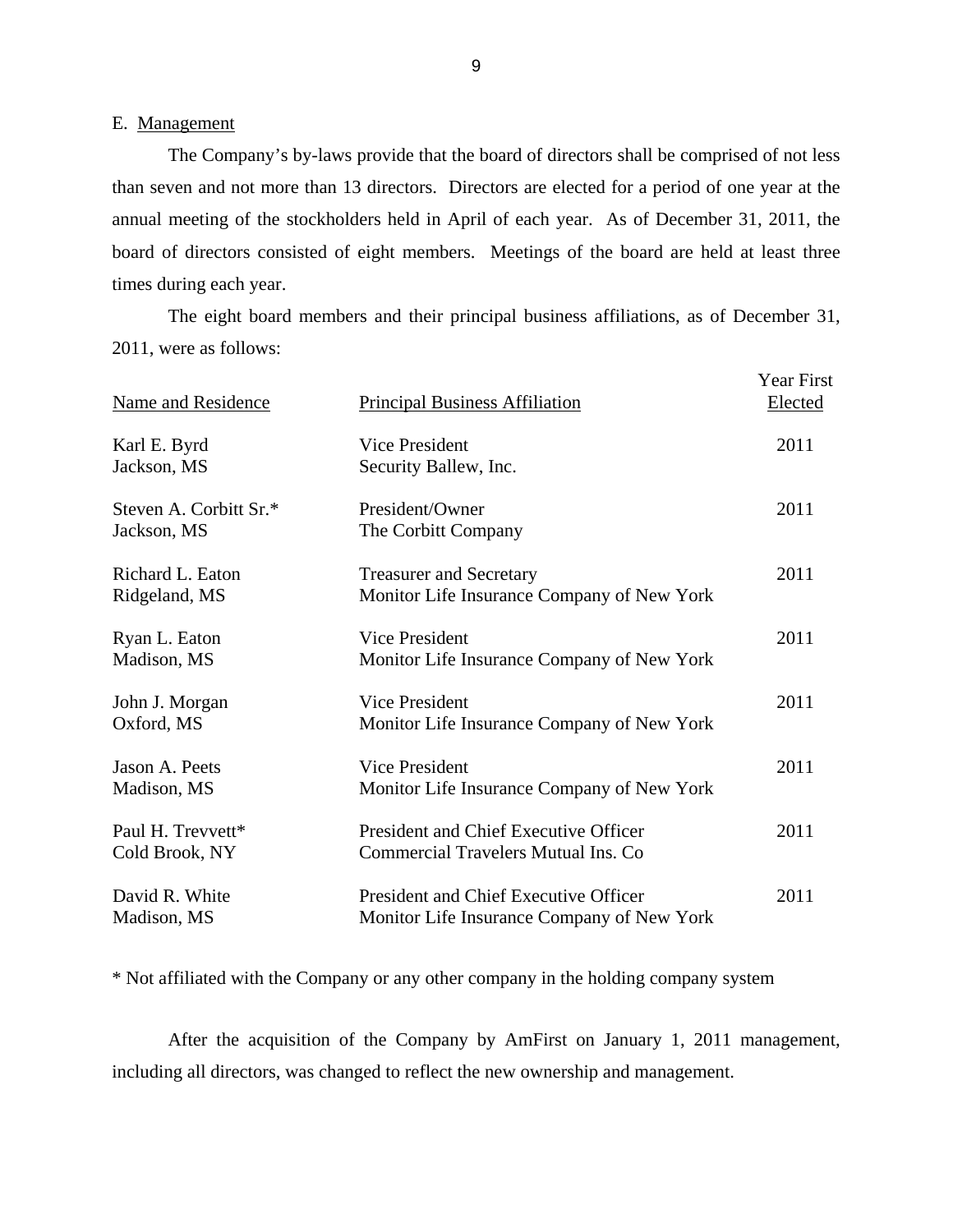Effective April 3, 2012, James K. Douglas was elected as a Director of the Company, bringing the total number of directors to nine.

The examiner's review of the minutes of the meetings of the board of directors and its committees indicated that meetings were well attended and that each director attended a majority of meetings.

The following is a listing of the principal officers of the Company as of December 31, 2011:

Name Title

David R. White President and Chief Executive Officer Richard L. Eaton\* Treasurer and Secretary Jason A. Peets Vice President<br>
Ryan L. Eaton Vice President Ryan L. Eaton John J. Morgan Vice President

\* Designated consumer services officer per Section 216.4(c) of Department Regulation No. 64.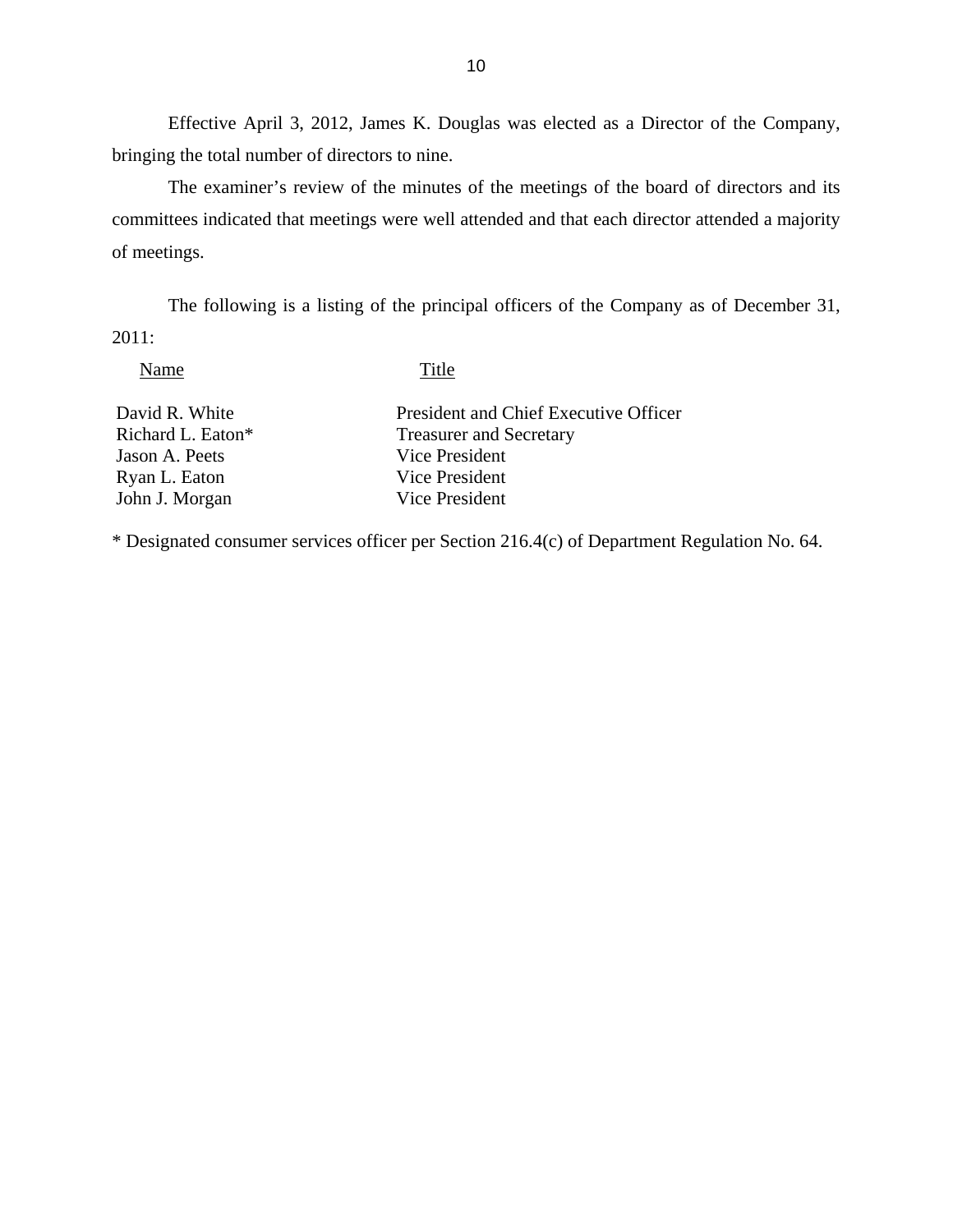<span id="page-13-0"></span>The Company is authorized to write life insurance, annuities and accident and health insurance as defined in paragraphs 1, 2 and 3 of Section 1113(a) of the New York Insurance Law.

premiums were received from Texas (42.8%), Arizona (31.2%) and Mississippi (14.5%).<br>Policies are written on a non-participating basis. The Company is licensed to transact business in 25 states and the District of Columbia. In 2011, 73% of life premiums were received from New York, and 88.5% of accident and health

### A. Statutory and Special Deposits

As of December 31, 2011, the Company had \$2,170,000 (par value) of United States Treasury Notes on deposit with the State of New York, its domiciliary state, for the benefit of all policyholders, claimants and creditors of the Company. As per confirmations received from the following states which were reported in Schedule E of the 2011 filed annual statement, an additional \$745,000 was being held by the states of Arkansas, Florida, Massachusetts and Virginia.

### B. Direct Operations

The Company's principal line of business during the examination period prior to December 31, 2010 was group term life insurance targeted to small and mid size employers written in conjunction with group disability products offered by the Company's former parent, Commercial Travelers Mutual Insurance Company ("CT"). The marketing name of the combined effort was CT Group.

In 2003, the Company sold the vast majority of its individual life and annuity business by entering into a ceding agreement with Standard Security Life Insurance Company of New York ("SSLONY"). Effective October 31, 2003, the Company entered into a 100% coinsurance agreement with SSLONY that calls for SSLONY to assume the Company's inactive individual life and annuity business. The administration of the reinsured business was also turned over to SSLONY as third party administrator. In 2005, SSLONY commenced the process of assuming the reinsured business. A closed block of individual senior life policies currently in run-off that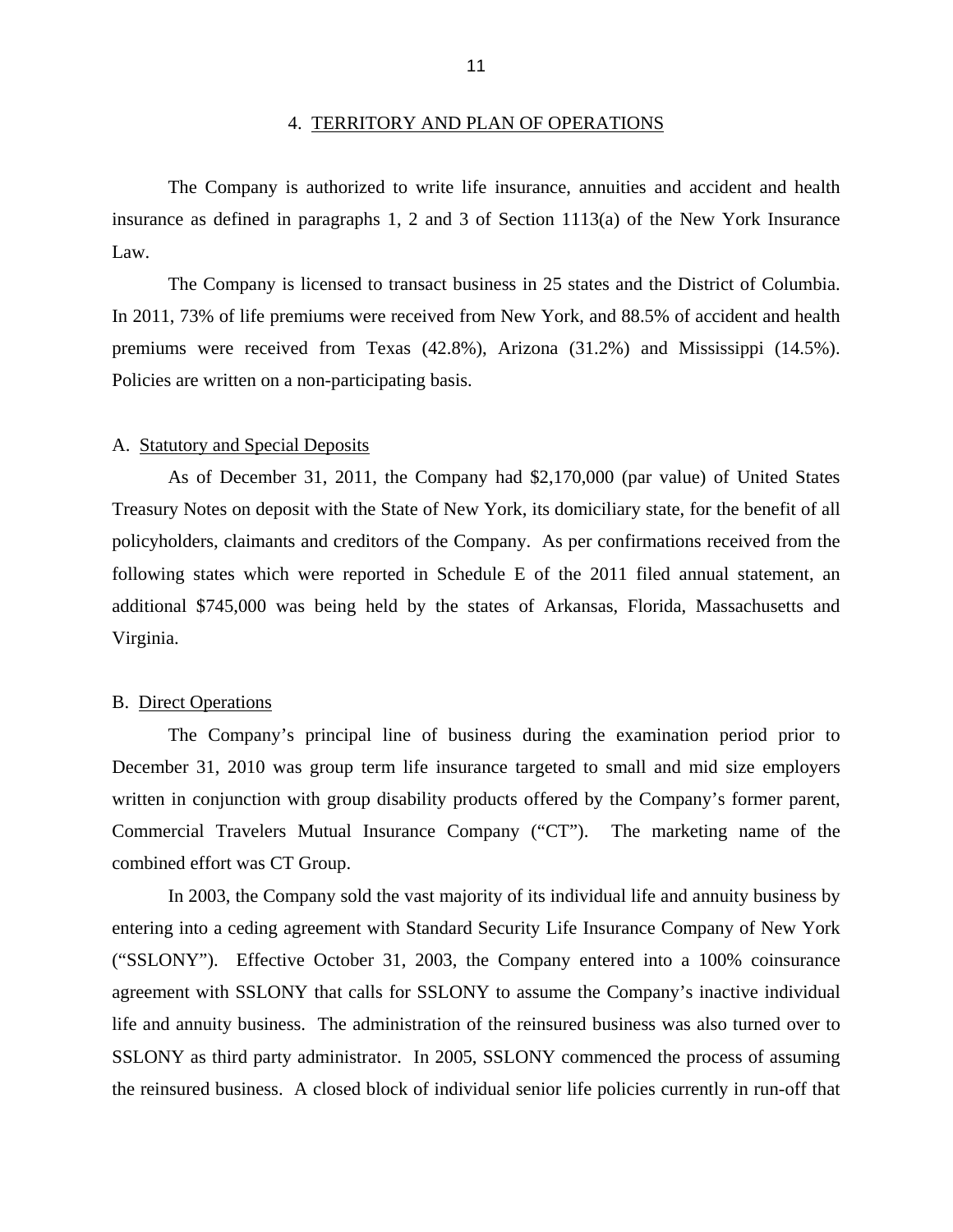<span id="page-14-0"></span>were jointly marketed with Guarantee Reserve Life Insurance Company ("GRLIC") are excluded from the assumption agreement, but are covered under a 100% coinsurance agreement with SSLONY and are administered by SSLONY.

In 2011, under new ownership, the Company shifted its primary block of business, from group term life insurance to "Premium Saver" which is an employer sponsored group supplemental medical accident and health insurance plan which is designed to help reduce the cost of group medical coverage.

The Company's current agency operations are conducted through its affiliate general agency, MWL, or through independent agents.

### C. Reinsurance

As of December 31, 2011, the Company had reinsurance treaties in effect with three companies, all of which were authorized or accredited. The Company's ordinary life policies are ceded on a coinsurance, modified-coinsurance, and yearly renewable term basis. Reinsurance is provided on an automatic and facultative basis.

The maximum retention limit for individual life contracts is \$50,000. The total face amount of life insurance ceded as of December 31, 2011, was \$83,253,701, which represents 18.79% of the total face amount of life insurance in force.

Effective October 31, 2003, the Company entered into an agreement with SSLONY to cede 100% of its individual life insurance business. The business included a closed block of individual life insurance and annuities that resulted from acquisitions and a senior life policy that was formerly marketed in conjunction with GRLIC.

Effective January 1, 2011, the Company entered into a 20% quota share reinsurance agreement with AmFirst to assume 20% of the liabilities and obligations for the group "Premium Saver" medical policies issued or renewed on or after January 1, 2011 for the policies that were produced by MWL and administered by MWA. Total premium assumed under this contract in 2011 was \$3,952,502. The ceding commission is 33%.

Also effective January 1, 2011, the Company entered into a 50% quota share reinsurance agreement with Standard Life and Accident Insurance Company ("SLAIC") to assume 50% of the liabilities and obligations for the group "Premium Saver" medical policies issued or renewed on or after January 1, 2011, for the policies that were produced by MWL and administered by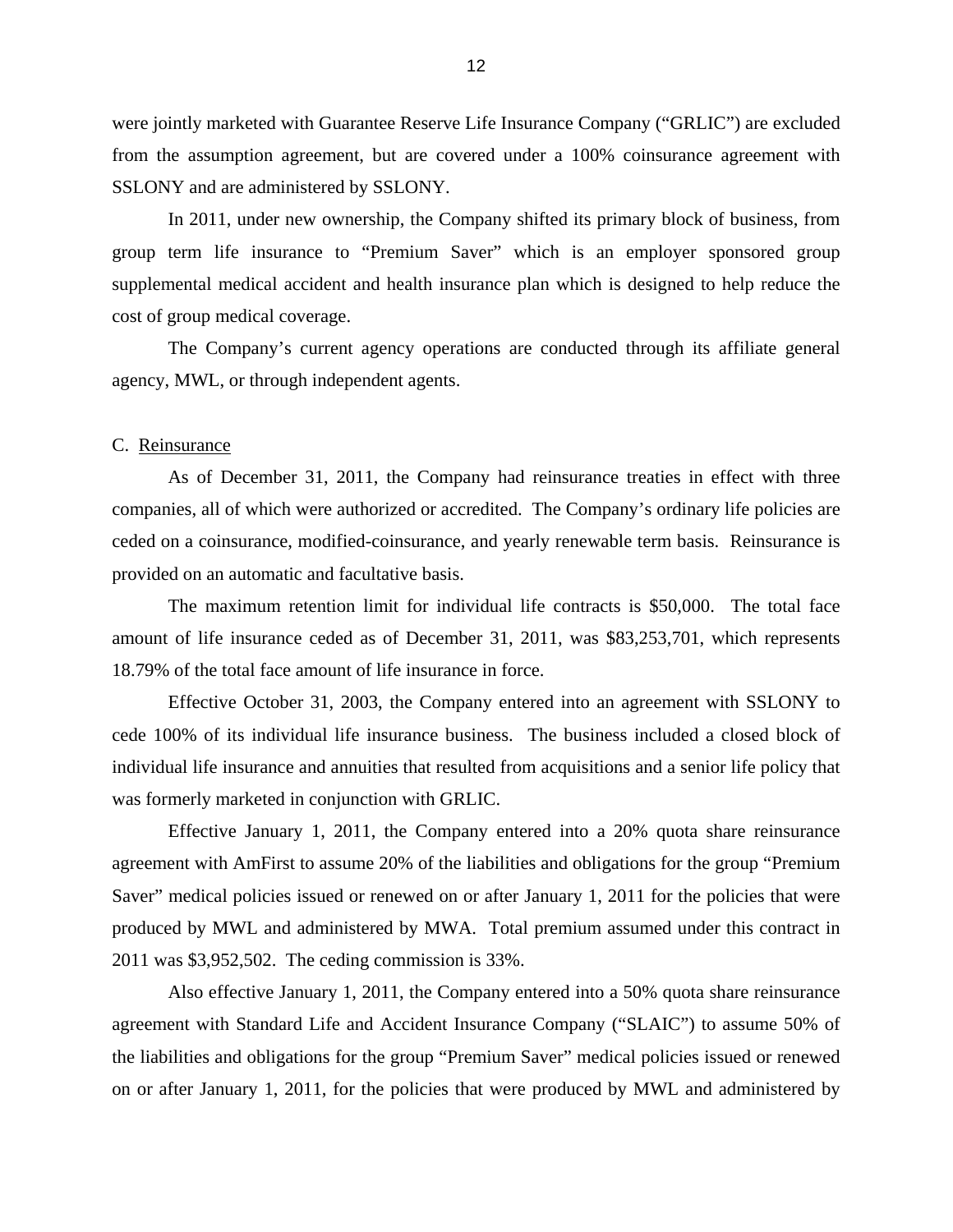MWA. Total premium assumed under this contract in 2011 was \$8,062,742. The ceding commission is 38%.

The Company also has other individual and group life and annuity business that was assumed in prior periods and resulted in an assumed premium amount of \$297,193. Total assumed reserves on this business were \$1,003,346 as of December 31, 2011. The total face amount of life insurance assumed, as of December 31, 2011, was \$65,993,920. The majority (99.1%) of the business was assumed from Fidelity Security Life Insurance Company, a Missouri insurer, under a 100% pro-rata coinsurance agreement covering employee group life insurance.

#### 5. SIGNIFICANT OPERATING RESULTS

Indicated below is significant information concerning the operations of the Company during the period under examination as extracted from its filed annual statements. Failure of items to add to the totals shown in any table in this report is due to rounding.

The following table indicates the Company's financial growth (decline) during the period under review:

|                                                                                                                          | December 31,<br>2006                                 | December 31,<br>2011                                     | Increase<br>(Decrease)                                  |
|--------------------------------------------------------------------------------------------------------------------------|------------------------------------------------------|----------------------------------------------------------|---------------------------------------------------------|
| <b>Admitted assets</b>                                                                                                   | \$9,467,991                                          | \$11,799,119                                             | \$2,331,128                                             |
| Liabilities                                                                                                              | \$3,781,562                                          | \$5,639,614                                              | \$1,858,052                                             |
| Common capital stock<br>Gross paid in and contributed surplus<br>Unassigned funds (surplus)<br>Total capital and surplus | \$1,000,000<br>2,000,000<br>2,686,430<br>\$5,686,430 | 1,000,000<br>S.<br>2,560,000<br>2,599,505<br>\$6,159,505 | \$<br>$\Omega$<br>560,000<br>(86, 925)<br>473,075<br>S. |
| Total liabilities, capital and surplus                                                                                   | \$9,467,991                                          | \$11.799.119                                             | \$2,331,128                                             |

The Company's invested assets as of December 31, 2011, were mainly comprised of bonds (50.8%), cash and short-term investments (38.9%) and preferred stocks (10.1%).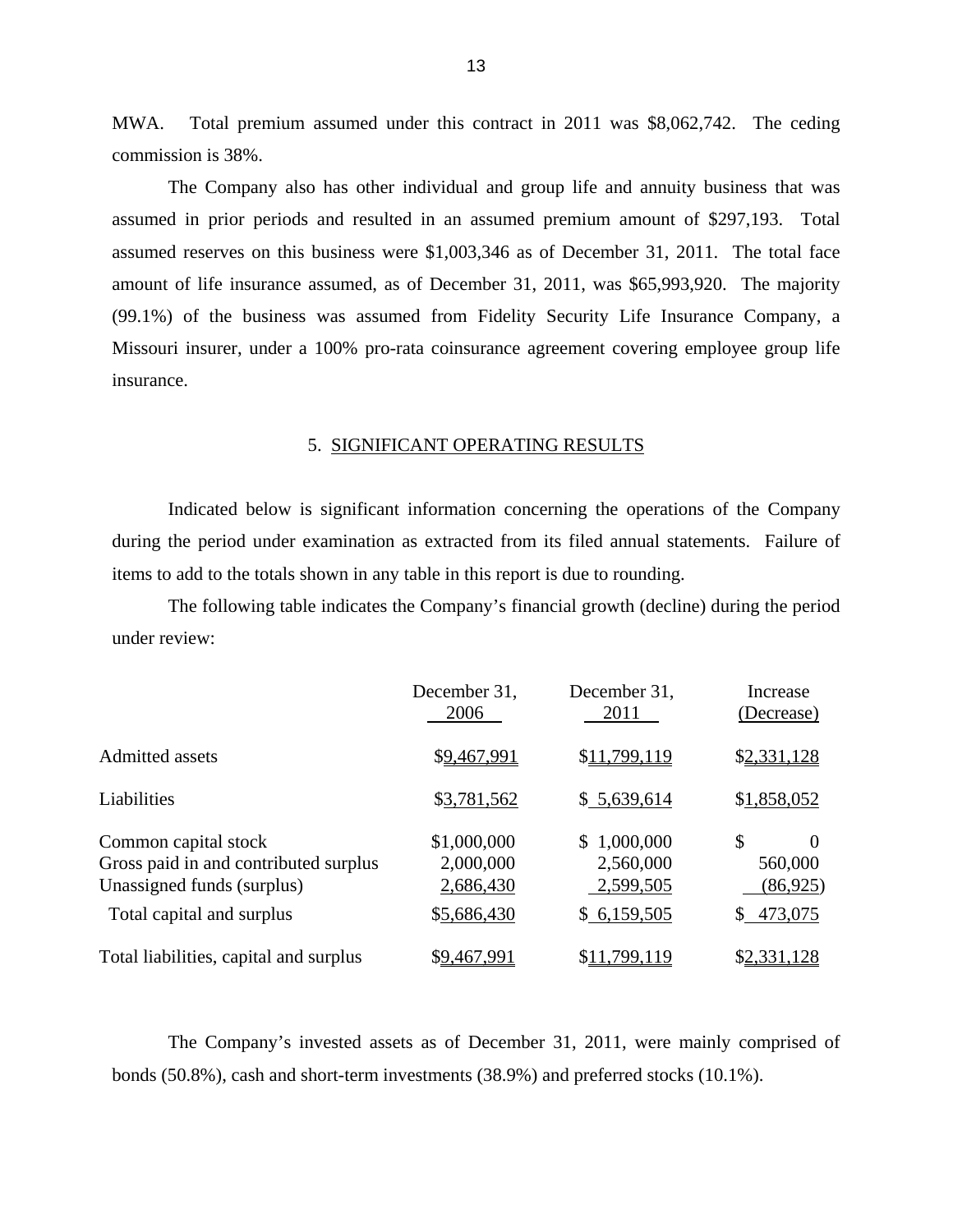The Company's entire bond portfolio as of December 31, 2011, was comprised of investment grade obligations.

Admitted assets increased primarily as a result of an increase in cash and receivables provided by the direct writing and assumption of the Company's "Premium Saver" product. The increase in liabilities was a result of claim reserves established for the "Premium Saver" business. On January 1, 2011, the Company was purchased by AmFirst, who immediately infused \$560,000 into paid-in surplus.

The following is the net gain (loss) from operations by line of business after federal income taxes but before realized capital gains (losses) reported for each of the years under examination in the Company's filed annual statements:

|                                        | 2007                          | 2008                                     | 2009                          | 2010                                     | 2011                 |
|----------------------------------------|-------------------------------|------------------------------------------|-------------------------------|------------------------------------------|----------------------|
| Ordinary:<br>Life insurance            | \$386,404                     | \$220,048                                | \$145,141                     | (20,003)<br>\$                           | \$<br>(51, 111)      |
| Individual<br>annuities                | 106,237                       | 62,779                                   | 38,516                        | 20,137                                   | (69, 584)            |
| Supplementary<br>contracts             | (5,696)                       | (7, 853)                                 | (20, 407)                     | (13,049)                                 | (29, 683)            |
| Total ordinary                         | \$486,945                     | \$274,974                                | \$163,250                     | \$ (12,915)                              | \$ (150,378)         |
| Group:<br>Life                         | \$(645,992)                   | \$(611,542)                              | $\S(492, 852)$                | $$(\underline{539,168})$                 | \$<br>(416, 419)     |
| <b>Total life</b>                      | \$(645,992)                   | \$(611,542)                              | \$(492,852)                   | \$(539,168)                              | (416, 419)           |
| Accident and health:<br>Group<br>Other | \$<br>$\overline{0}$<br>7,085 | $\mathcal{S}$<br>$\overline{0}$<br>4,074 | \$<br>$\overline{0}$<br>5,332 | $\mathcal{S}$<br>$\overline{0}$<br>2,684 | \$2,397,700<br>6,486 |
| Total accident<br>and health           | \$<br>7,085                   | $\mathbb{S}$<br>4,074                    | 5,332<br>\$                   | \$<br>2,684                              | \$2,404,186          |
| Total                                  | \$(151,963)                   | \$(332,494)                              | \$(324,270)                   | \$(549,398)                              | \$1,837,389          |

The decrease in net income in the ordinary lines of business from 2007 through 2010 is a result of the following: The amortization of the profit on the sale of the block of business to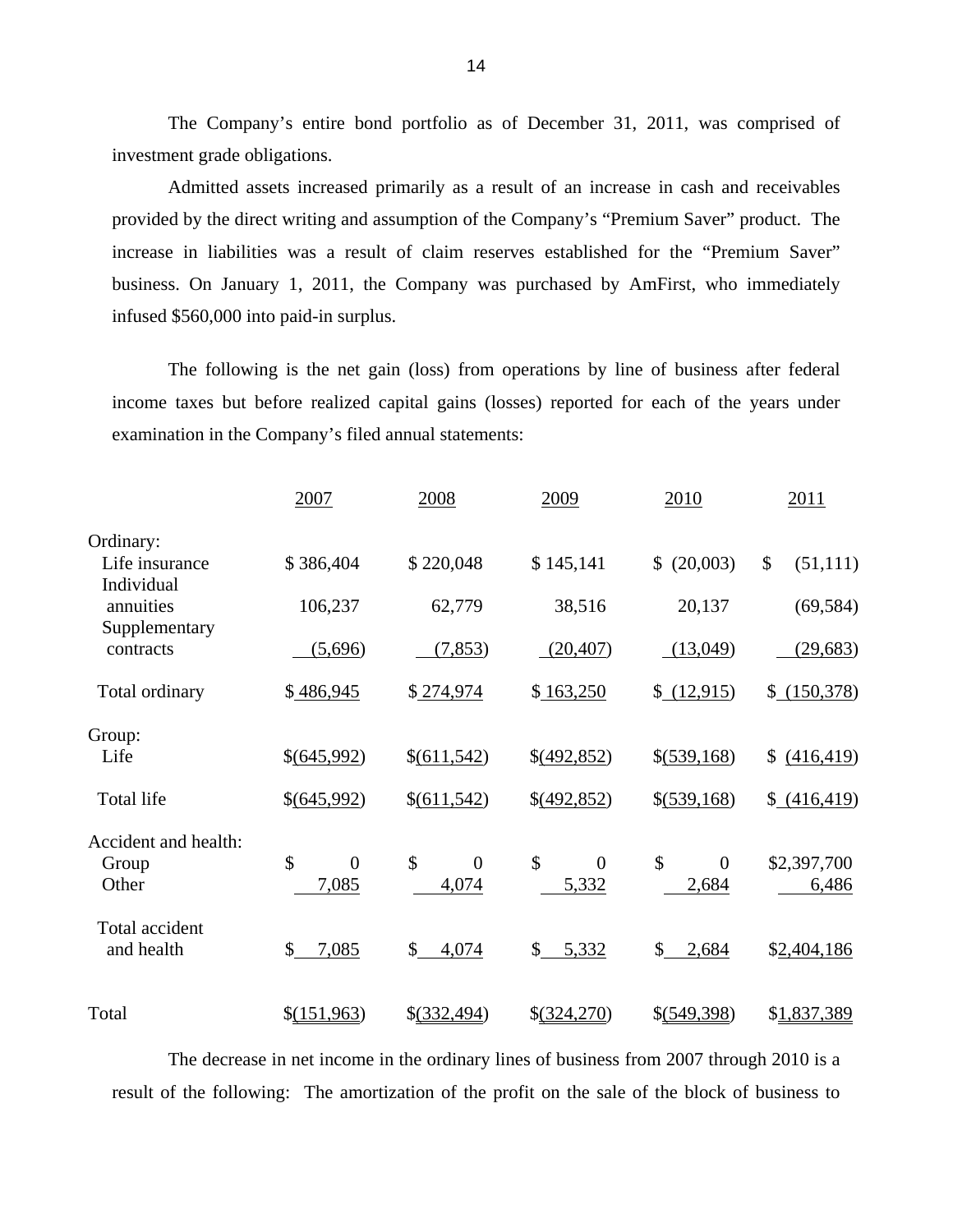SSLONY in 2003 is less each year (declining balance method of amortization). The spread between the interest earned and the interest paid on annuity products became increasingly smaller. The interest being paid out on the SSLONY Modified Coinsurance agreement was supposed to match the amount of investment income being earned by the Company on those reserves. However, due to an error in the calculation beginning in 2005 and continuing through 2011, the Company overpaid the interest due under the SSLONY Modified Coinsurance agreement by a cumulative amount of \$337,000. This amount was refunded in July 2012. The gap between what should have been paid under the agreement and what was actually paid became larger each year creating greater losses in 2010 and 2011. The net income of these lines should have been \$337,000 greater for the period 2007 through 2011. In 2011, the net income would have been \$87,000 greater if the correct amount had been paid under the agreement.

The reason for the net loss in the group life line of business during the period of 2007 through 2011 is due to a lack of rate increases initiated during the periods. Rate increases were implemented in 2012 that lead to a group life net gain in 2012.

The large increase in net income in the accident and health line of business is primarily due to the introduction of the "Premium Saver" product in 2011.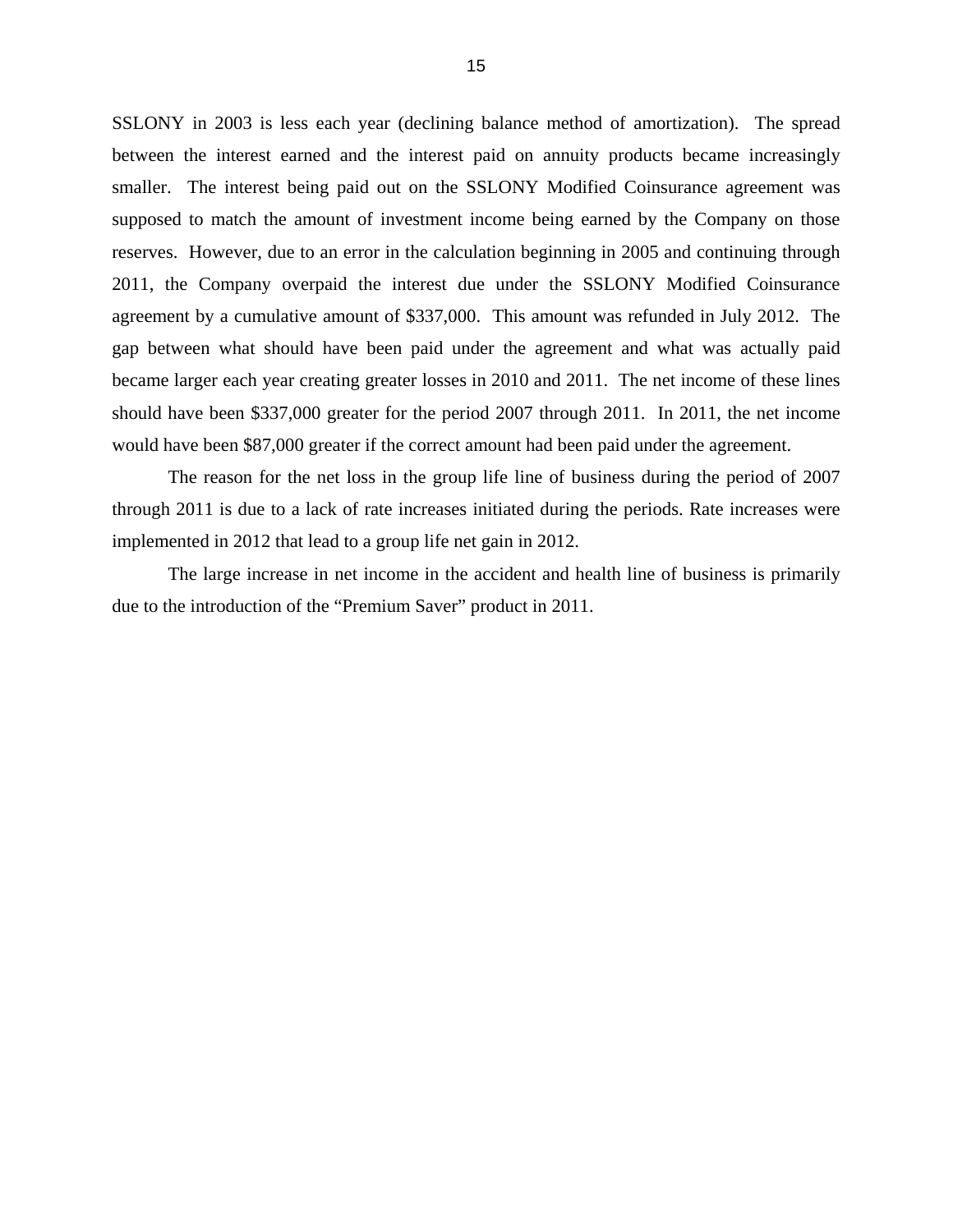### 6. FINANCIAL STATEMENTS

<span id="page-18-0"></span>The following statements show the assets, liabilities, capital and surplus as of December 31, 2011, as contained in the Company's 2011 filed annual statement, a condensed summary of operations and a reconciliation of the capital and surplus account for each of the years under review. The examiner's review of a sample of transactions did not reveal any differences that materially affected the Company's financial condition as presented in its financial statements contained in the December 31, 2011, filed annual statement.

### A. Independent Accountants

The firm of Carr, Riggs & Ingram LLC ("CRI") was retained by the Company to audit the Company's combined statutory basis statements of financial position as of December 31, 2011, and the related statutory-basis statements of operations, capital and surplus, and cash flows for 2011. The firm of BKD LLP ("BKD") audited the Company in the prior four years.

CRI and BKD concluded that the statutory financial statements presented fairly, in all material respects, the financial position of the Company at the respective audit dates. Balances reported in these audited financial statements were reconciled to the corresponding years' annual statements with no discrepancies noted.

### B. Net Admitted Assets

| <b>Bonds</b>                                                            | \$5,236,488 |
|-------------------------------------------------------------------------|-------------|
| Preferred stocks                                                        | 1,039,626   |
| Cash, cash equivalents and short term investments                       | 4,016,081   |
| Contract loans                                                          | 22,166      |
| Investment income due and accrued                                       | 37,145      |
| Premiums and considerations:                                            |             |
| Uncollected premiums and agents' balances in the course of collection   | 115,573     |
| Deferred premiums, agents' balances and installments booked but         |             |
| deferred and not yet due                                                | 124,422     |
| Reinsurance:                                                            |             |
| Amounts recoverable from reinsurers                                     | 881,930     |
| Current federal and foreign income tax recoverable and interest thereon | 30,931      |
| Net deferred tax asset                                                  | 294,756     |
| Total admitted assets                                                   |             |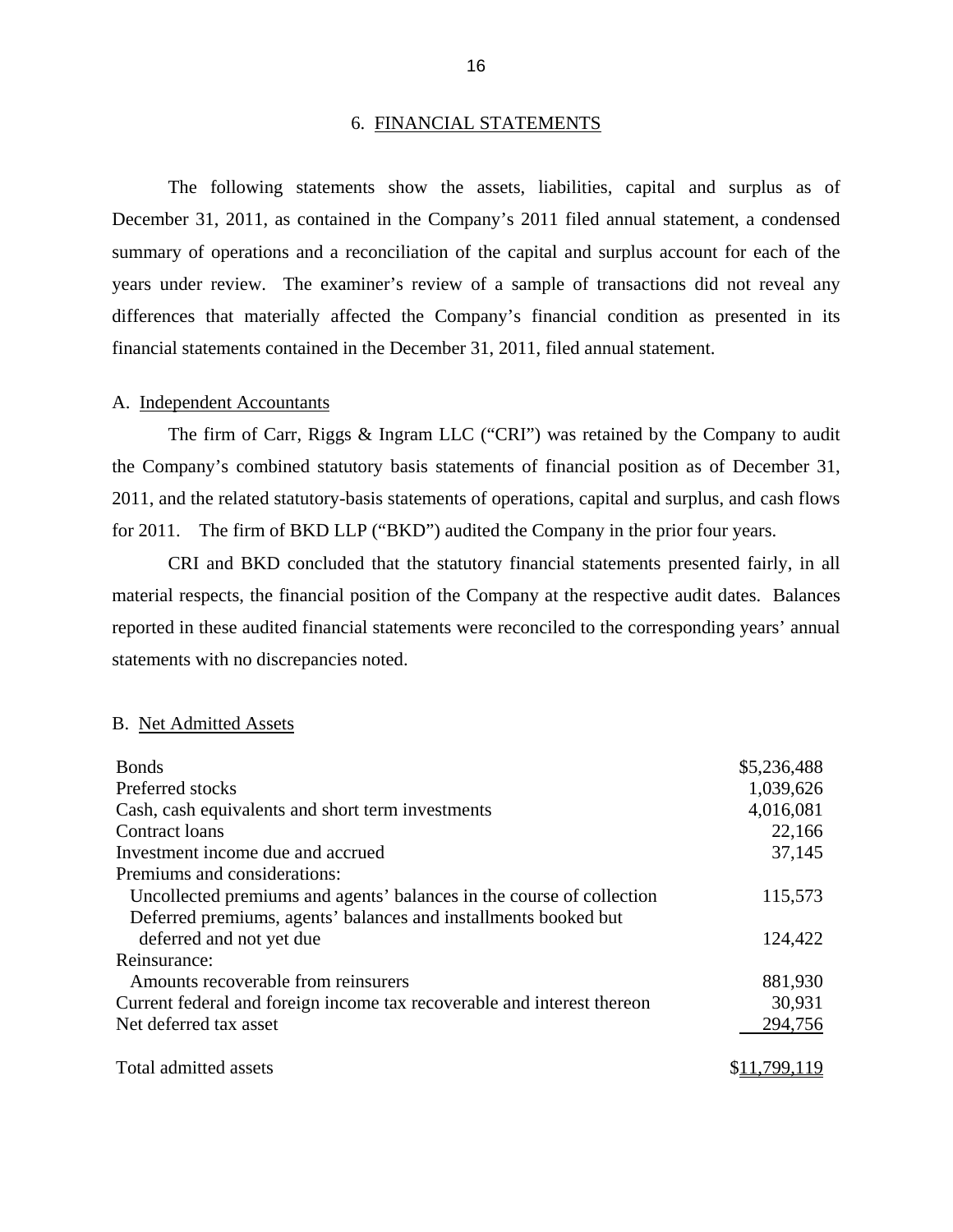## C. Liabilities, Capital and Surplus

| Aggregate reserve for life policies and contracts                       | \$3,308,771  |
|-------------------------------------------------------------------------|--------------|
| Aggregate reserve for accident and health contracts                     | 14,060       |
| Contract claims:                                                        |              |
| Life                                                                    | 160,489      |
| Accident and health                                                     | 1,747,356    |
| Premiums and annuity considerations for life and accident and health    |              |
| contracts received in advance                                           | 330,603      |
| General expenses due or accrued                                         | 80,201       |
| Taxes, licenses and fees due or accrued, excluding federal income taxes | (116, 849)   |
| Remittances and items not allocated                                     | 7,683        |
| Miscellaneous liabilities:                                              |              |
| Asset valuation reserve                                                 | 8,732        |
| Payable to parent, subsidiaries and affiliates                          | 98,558       |
| Checks pending escheatment to states                                    | 5            |
| Rounding                                                                |              |
| <b>Total liabilities</b>                                                | \$5,639,614  |
| Common capital stock                                                    | \$1,000,000  |
| Gross paid in and contributed surplus                                   | 2,560,000    |
| Unassigned funds (surplus)                                              | 2,599,505    |
| Surplus                                                                 | \$5,159,505  |
| Total capital and surplus                                               | \$6,159,505  |
| Total liabilities, capital and surplus                                  | \$11,799,119 |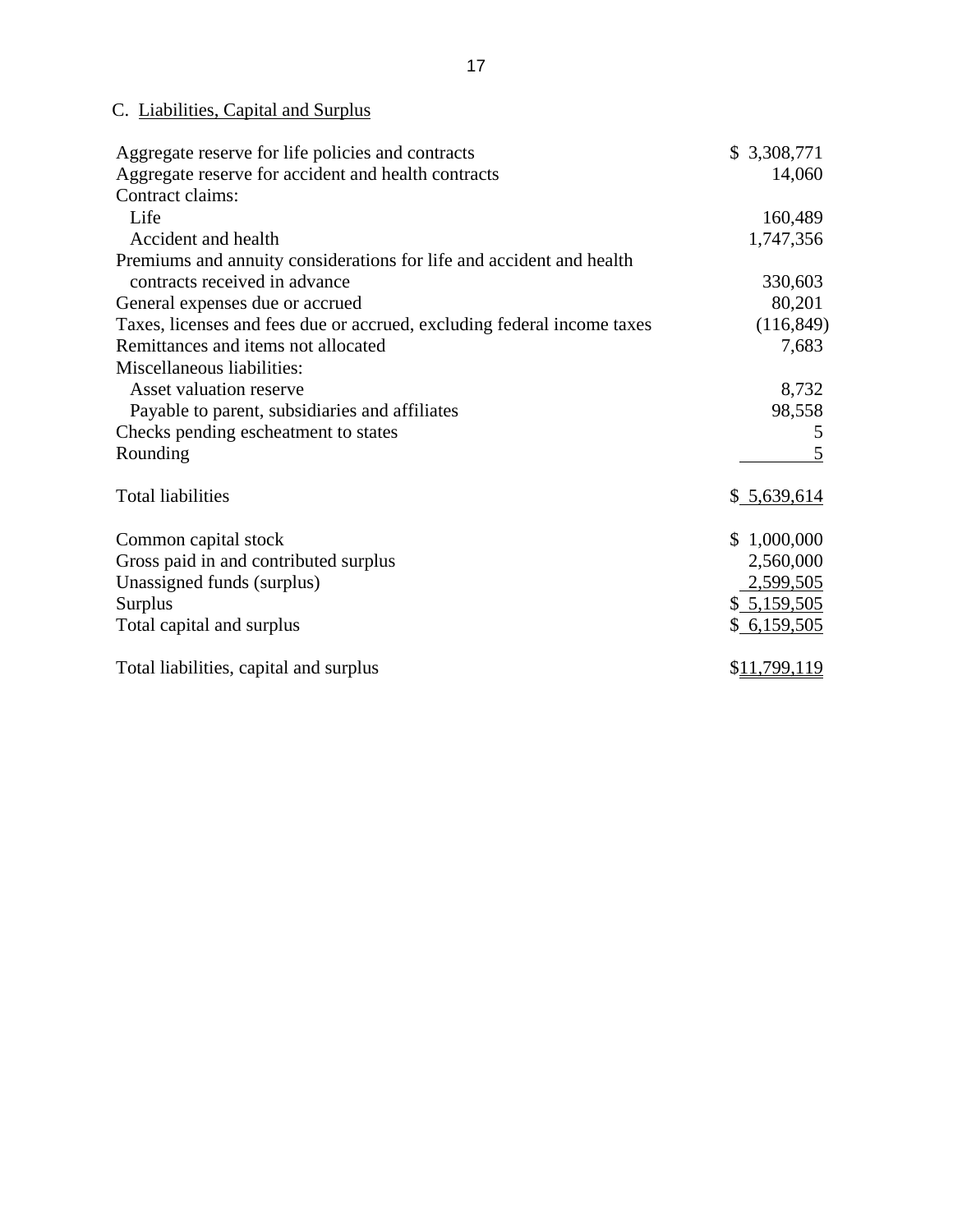## D. Condensed Summary of Operations

|                                     |                         | 2008           | 2009           | 2010           | 2011                 |
|-------------------------------------|-------------------------|----------------|----------------|----------------|----------------------|
| Premiums and considerations         | \$1,253,939             | \$1,221,808    | \$1,276,006    | \$1,163,064    | \$13,887,389         |
| Investment income                   | 346,834                 | 303,439        | 256,865        | 163,580        | 200,618              |
| Commissions and reserve             |                         |                |                |                |                      |
| adjustments on reinsurance ceded    | 393,457                 | 269,689        | 195,051        | 191,260        | 157,952              |
| Miscellaneous income                |                         |                |                |                |                      |
|                                     |                         |                |                | 188,610        |                      |
| Total income                        | \$1,994,231             | \$1,794,936    | \$1,727,939    | \$1,706,513    | \$14,268,459         |
|                                     |                         |                |                |                |                      |
| Benefit payments                    | 931,386<br>\$           | 984,306        | 819,328        | 969,490<br>\$  | \$6,299,361          |
| Increase in reserves                | 99,172                  | (151, 497)     | 25,323         | (53, 635)      | (49,669)             |
| Commissions                         | 169,578                 | 173,843        | 162,912        | 159,166        | 4,954,718            |
| General expenses and taxes          | 959,137                 | 1,134,657      | 1,055,121      | 940,907        | 1,228,269            |
| Increase in loading on deferred and |                         |                |                |                |                      |
| uncollected premiums                | (13, 153)               | (13, 878)      | (10, 477)      | (10,016)       | (1,608)              |
| 2007<br>Miscellaneous deductions    |                         |                |                |                |                      |
|                                     |                         |                |                | 250,000        |                      |
| <b>Total deductions</b>             | $\frac{$2,146,193}{$7}$ | \$2,127,430    | \$2,052,208    | \$2,255,912    | \$12,431,071         |
|                                     |                         | $\Omega$       | $\Omega$       |                |                      |
| Net gain (loss)                     | \$(151,963)             | \$ (332, 493)  | \$ (324, 268)  | $$$ (549,399)  | $\int_0^0$ 1,837,389 |
| Federal and foreign income taxes    |                         |                |                |                |                      |
|                                     | (148, 025)              |                |                |                |                      |
| incurred                            |                         | (220, 183)     | (185, 031)     | (9,528)        | 229,069              |
| Net gain (loss) from operations     |                         |                |                |                |                      |
| before net realized capital gains   | \$<br>(3,938)           | \$(112,310)    | \$(139,237)    | \$ (539,871)   | \$1,608,320          |
| Net realized capital gains (losses) |                         |                |                |                |                      |
|                                     |                         |                |                |                | (1, 863)             |
| Net income                          | (3,938)                 | (112,310)      | (139, 237)     | \$ (539,871)   | .606.457             |
|                                     |                         | $\overline{0}$ | $\overline{0}$ | $\overline{0}$ |                      |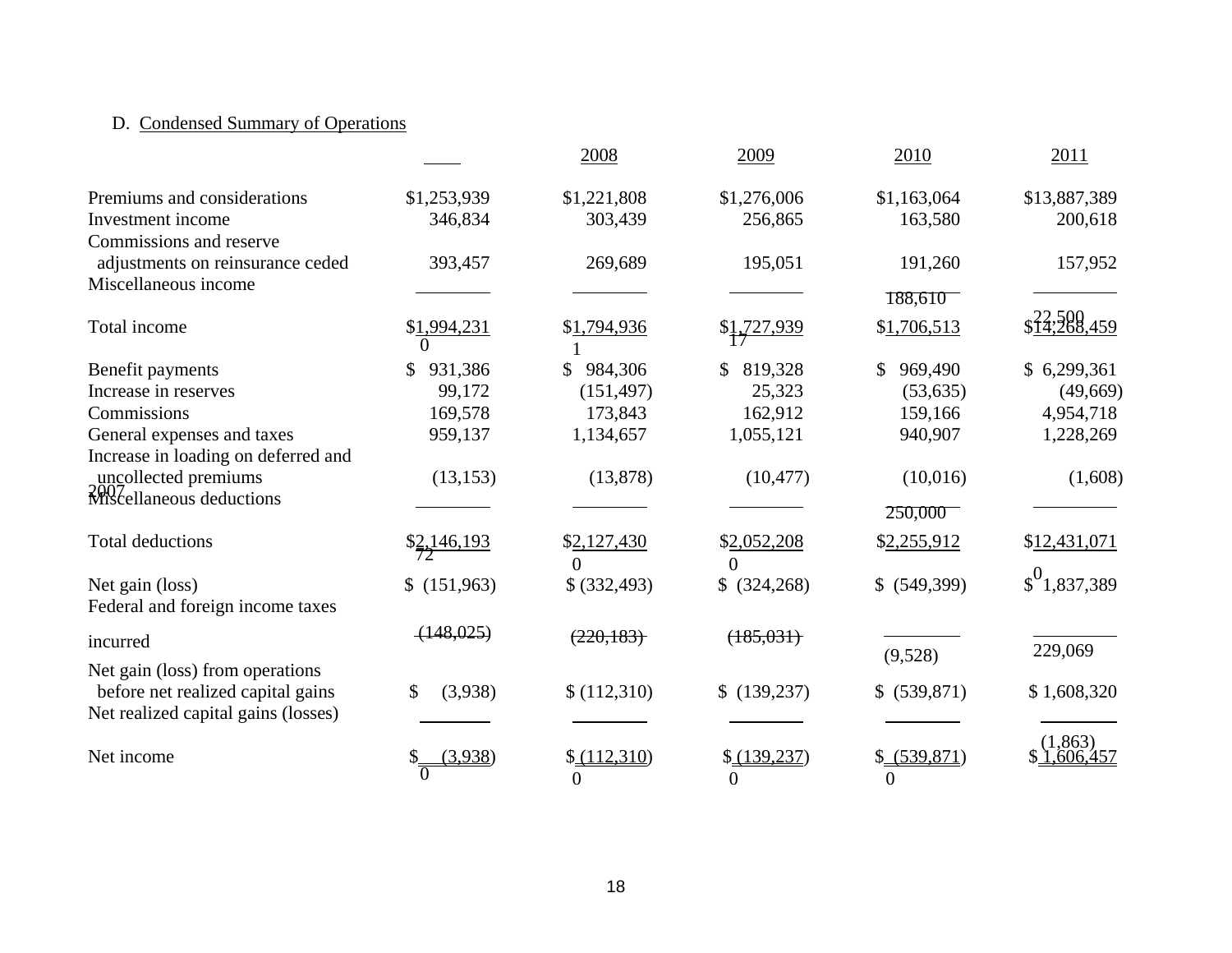## E. Capital and Surplus Account

|                                                                             |                  | 2008                                  | 2009                   | 2010                   | 2011                |
|-----------------------------------------------------------------------------|------------------|---------------------------------------|------------------------|------------------------|---------------------|
| Capital and surplus,                                                        |                  |                                       |                        |                        |                     |
| December 31, prior year                                                     | \$5,686,430      | \$5,320,978                           | \$5,056,030            | \$4,722,890            | \$3,966,909         |
| Net income                                                                  | \$<br>(3,938)    | \$(112,310)                           | \$(139,237)            | \$ (539,871)           | \$1,606,457         |
| Change in net deferred income tax<br>Change in non-admitted assets          | (35,558)         | (49,378)                              | (33,080)               | 62,752                 | (8,078)             |
| and related items                                                           | (26,028)         | 141,288                               | 15,432                 | (99, 469)              | 199,364             |
| Change in asset valuation reserve                                           | (2,992)          | (1,241)                               | (878)                  | 3,032                  | 1,787               |
| Surplus adjustments:                                                        | 0                | $\boldsymbol{0}$                      | $\Omega$               | $\theta$               |                     |
| Baid in tax asset restatement                                               | $\boldsymbol{0}$ | $\boldsymbol{0}$                      | 23,856                 | $\boldsymbol{0}$       | 560,000<br>$\theta$ |
| Nonadmitted asset related to                                                | $\overline{0}$   | $\theta$                              |                        | $\Omega$               | $\theta$            |
|                                                                             |                  |                                       | (175, 412)             |                        |                     |
| Ghamgible pensidmitted asset related<br>2007 deferred tax asset restatement | $\overline{0}$   | $\overline{0}$                        | 175,412                | $\theta$               | $\theta$            |
| Amortization ceding commission                                              | (296, 935)       | (243, 304)                            | (199, 232)             | (182, 425)             | (166, 938)          |
| <b>Bloundiale</b>                                                           |                  |                                       |                        |                        |                     |
| Net change in capital and surplus                                           |                  |                                       |                        |                        |                     |
| for the year                                                                | \$0(365, 451)    | $\frac{\binom{6}{1264,945}}{264,945}$ | $\frac{6(333,139)}{2}$ | $\frac{6(755,981)}{2}$ | \$2,192,596         |
| Capital and surplus,                                                        |                  |                                       |                        |                        |                     |
| December 31, current year                                                   | \$5,320,979      | \$5,056,033                           | \$4,722,891            | \$3,966,909            | \$6,159,505         |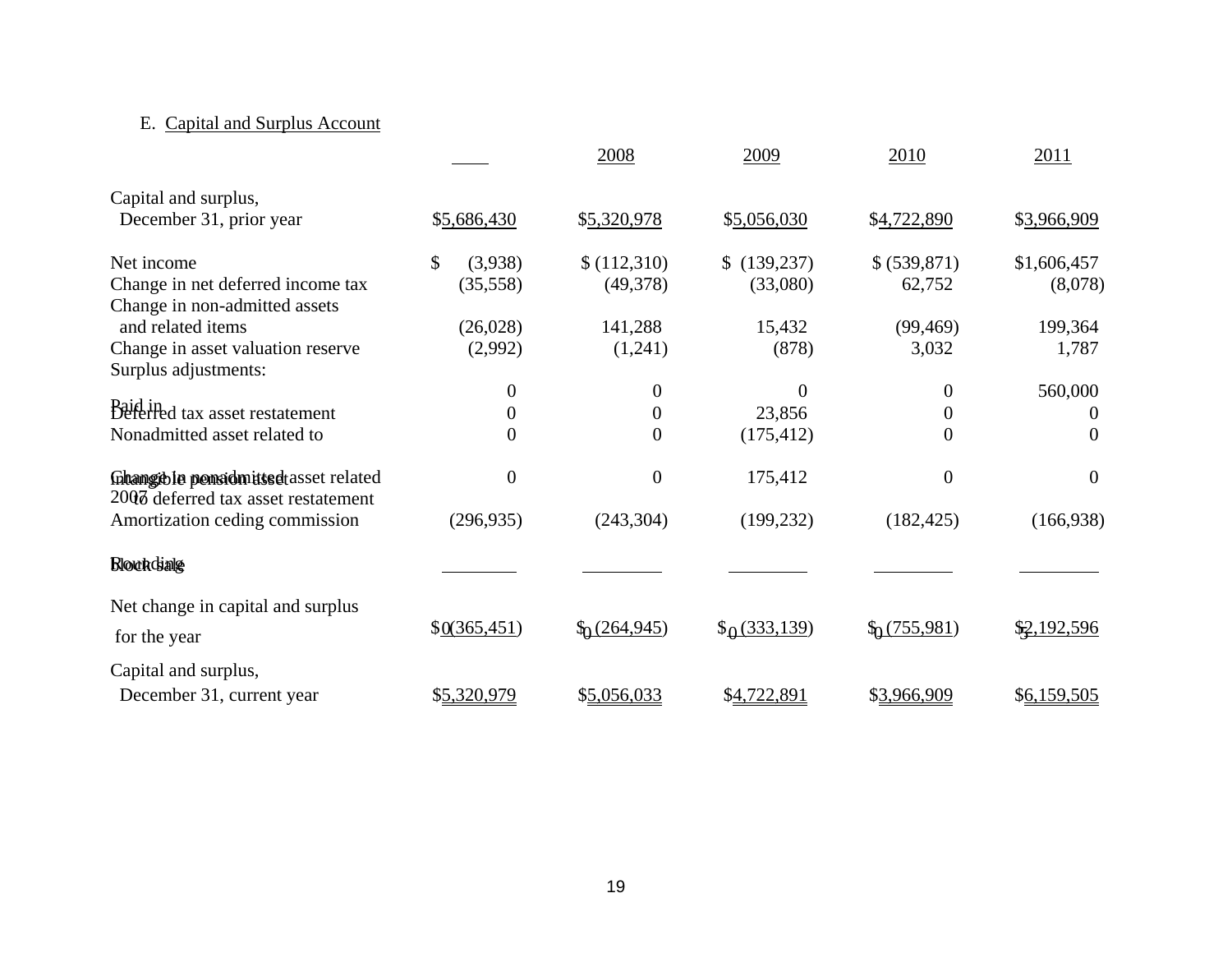<span id="page-22-0"></span>The examiner reviewed various elements of the Company's market conduct activities affecting policyholders, claimants, and beneficiaries to determine compliance with applicable statutes and regulations and the operating rules of the Company.

### A. Advertising and Sales Activities

The examiner reviewed a sample of the Company's advertising files and the sales activities of the agency force including trade practices and solicitation of insurance policies.

Based upon the sample reviewed, no significant findings were noted.

### B. Underwriting and Policy Forms

The examiner reviewed a sample of the Group Term Life underwriting files, both issued and declined, and the applicable policy forms.

Based upon the sample reviewed, no significant findings were noted.

### C. Treatment of Policyholders

The examiner reviewed a sample of various types of claims, surrenders, changes and lapses. The examiner also reviewed the various controls involved, checked the accuracy of the computations and traced the accounting data to the books of account.

Section 3214(c) of the New York Insurance Law states:

"If no action has been commenced, interest upon the principal sum paid to the beneficiary or policyholder shall be computed daily at the rate of interest currently paid by the insurer on proceeds left under the interest settlement option, from the date of death of an insured or annuitant in connection with a death claim on such a policy of life insurance or contract of annuity and from the date of maturity of an endowment contract to the date of payment and shall be added to and be a part of the total sum paid."

MWA, a third party administrator in Jackson, Mississippi, was responsible for the adjudication of death claims on behalf of the Company commencing in 2011. The review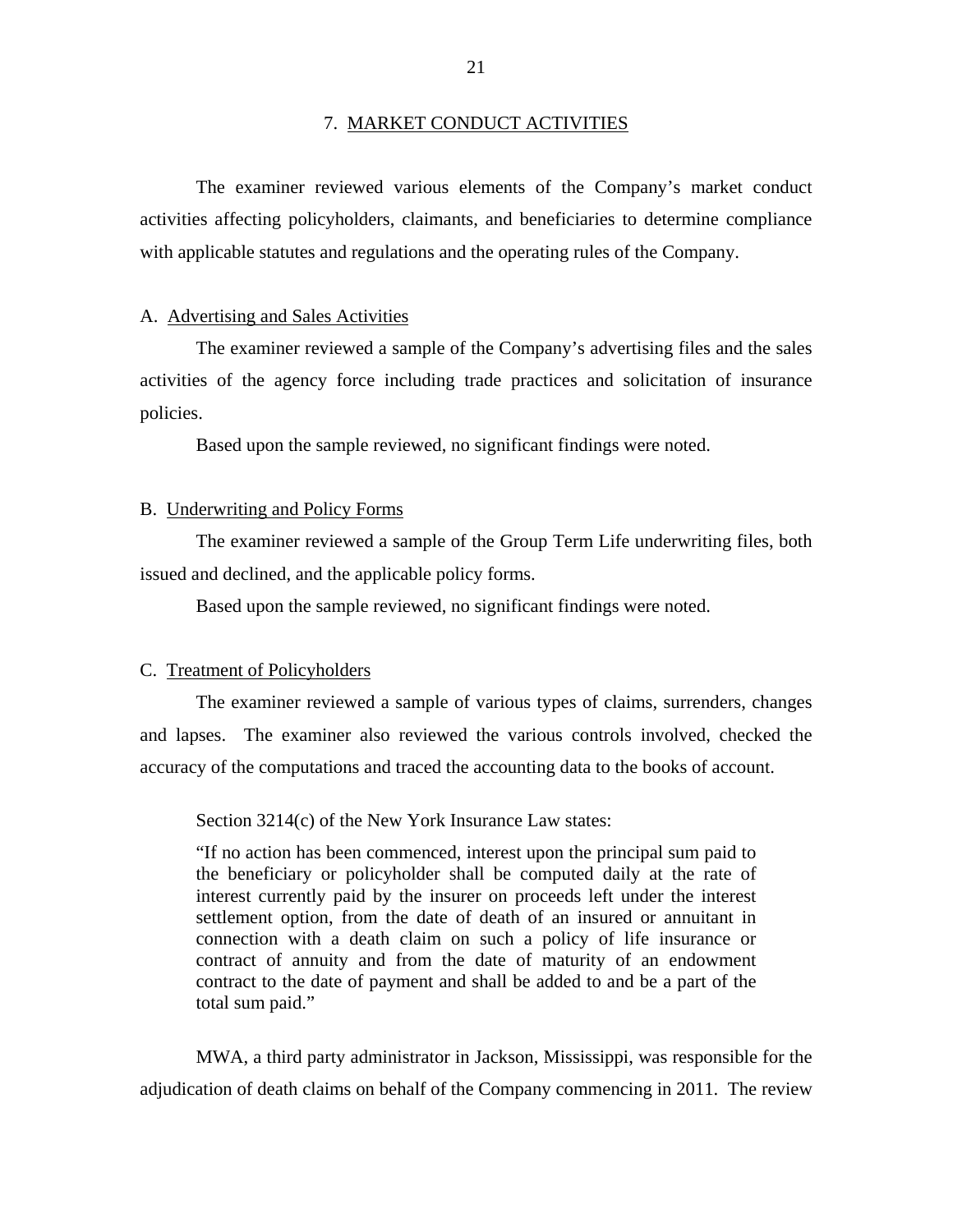indicated that MWA failed to pay interest in 21 of the 25 (84%) death claims adjudicated in 2011. As a result of this discovery, the Company issued corrected interest payments for the 21 claims on July 24, 2012.

The Company violated Section 3214(c) of the New York Insurance Law by failing to pay interest on death claims.

Section 3211(g) of the New York Insurance Law states, in part:

"In the case of insurance policies . . . which contain a cash surrender value, the insurer must provide an annual notification that the policy contains a cash surrender value and that further information, including the amount thereof, is available from the insurer upon written request from the policyowner. . . ."

A review of 100 policy files indicated that the Company failed to provide the required annual notification to policyholders with policies that contain a cash surrender value in 73 (73%) instances as required by Section  $3211(g)$  of the New York Insurance law. As a result of the examination, the Company recognized a programming error had occurred that resulted in the failure to provide the required notices and on July 31, 2012 sent out 2,657 annual notifications, as required by Section 3211(g) of the New York Insurance Law, to affected policyholders.

The Company violated Section 3211(g) of the New York Insurance Law by failing to provide an annual notification to policyholders, whose policies are applicable to this section and contain a cash surrender value, that the policy contains a cash surrender value and that further information, including the amount thereof, is available from the insurer upon written request from the policyowner. This is a repeat violation.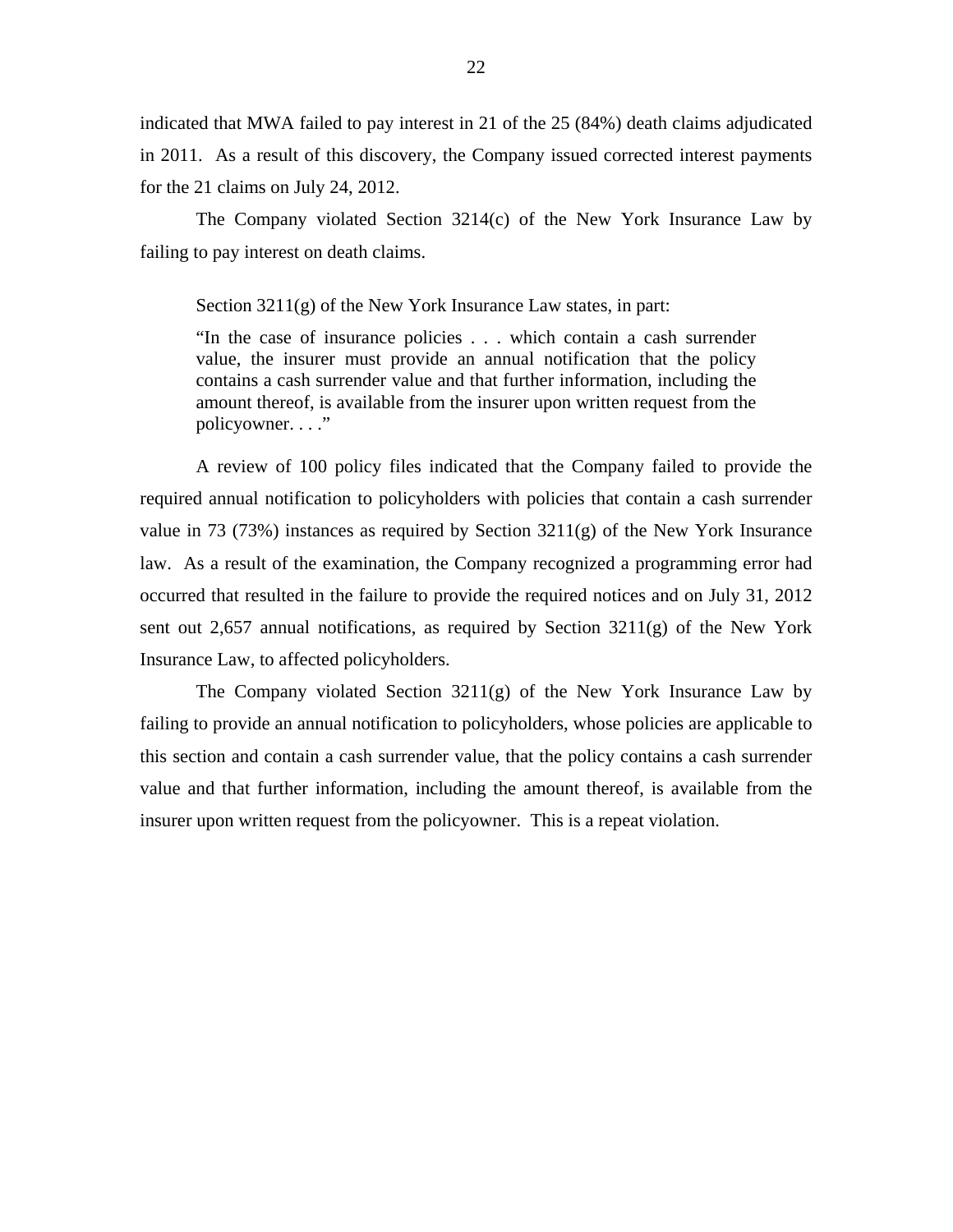#### 8. INFORMATION TECHNOLOGY

<span id="page-24-0"></span>An examination of the Company's Information Technology ("IT") Systems was performed. The areas of IT governance, logical security, computer operations and change management were reviewed. There were multiple areas of concern noted by the examiners which were factored into the overall examination risk assessment. Such areas of concern included the following deficiencies:

- Disaster recovery and business continuity planning:
	- The Company has not prepared business impact analyses, based upon which management would develop and update its disaster recovery plan.
	- The Disaster Recovery Plan ("DRP") lists objectives for overall recovery; however, the specific steps taken and the expected time to complete each step are not included in the plan.
	- The DRP has not been tested and tests have not been scheduled.
	- Key functions, applications and servers have been listed; however, a restoration priority for these items has not been included in the plan.
- Data classification and development of procedures for handling such data from inception to destruction need improvement.
- Formal minutes of IT Steering Committee meetings are not maintained.
- A comprehensive system development life cycle methodology has not been developed.
- Standards, policies and procedures for acquisition, implementation and the upgrade of IT infrastructure are not documented.
- Change control processes need strengthening.
- Password controls need strengthening where practical.
- IT help desk calls are not recorded and logged.
- Reviews and risk assessments associated with the IT environment are not conducted periodically.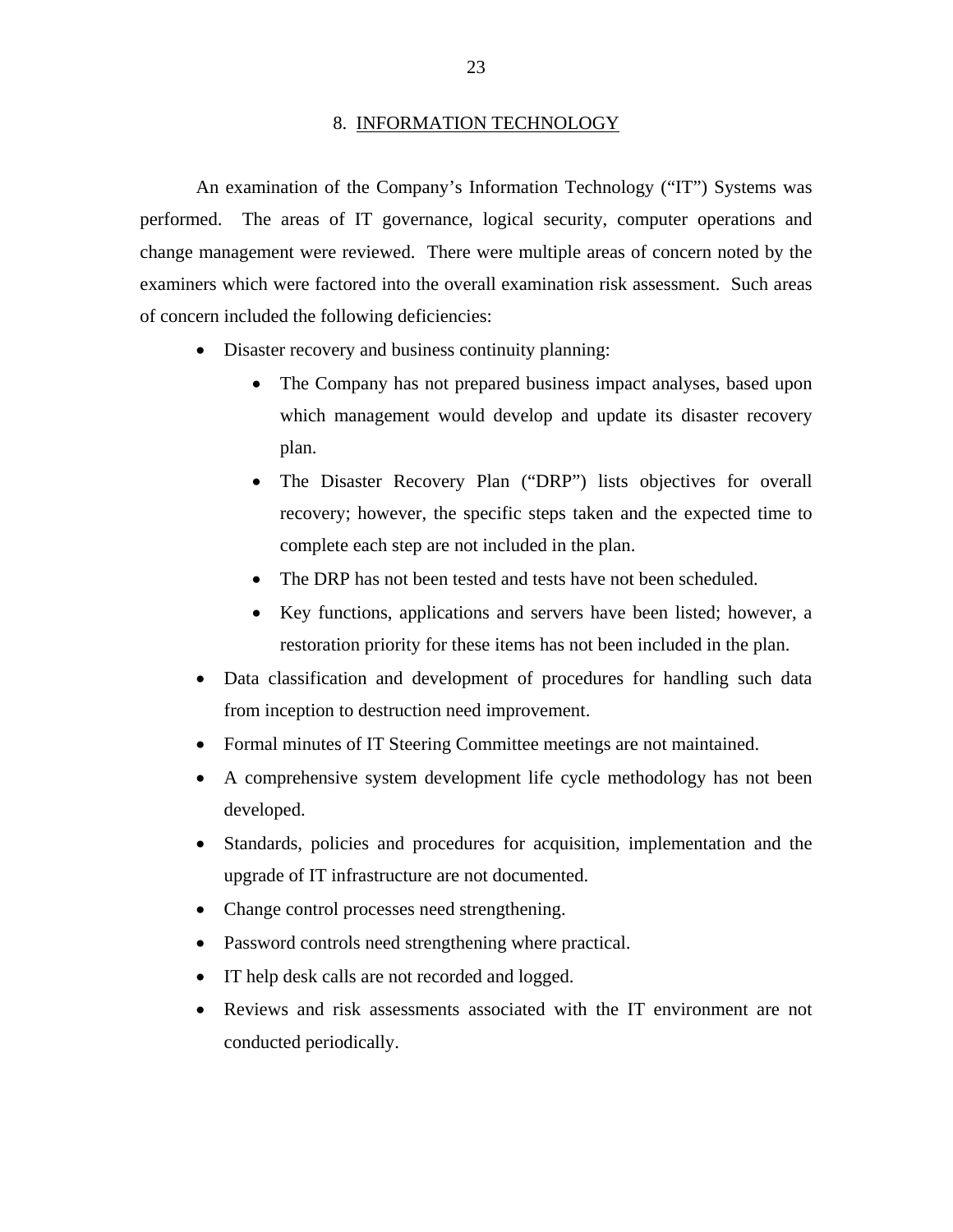<span id="page-25-0"></span>Prior to the issuance of this examination report, the Company initiated steps to begin to remediate and mitigate the risks associated with these concerns. Since the remediation efforts were not fully implemented at the time of this report, the effectiveness of these mitigation strategies was not tested by the examiners.

The examiner recommends that the Company continue to take steps to mitigate the risks and areas of concern as noted by the examiners relative to its IT Systems.

### 9. INTERNAL AUDIT

Internal audit is an integral part of corporate governance that also includes the audit committee, the board of directors, senior management and the external auditors. In particular, internal auditors and audit committees are mutually supportive. Consideration of the work of internal auditors is essential for the audit committee to gain a complete understanding of the Company's operations. Internal audit identifies strategic, operational and financial risks facing the organization and assesses controls put in place by management to mitigate those risks.

 Company's risk management processes and the accompanying system of internal control. The Company established an independent audit function in November, 2012. The examiner recommends that the Company establish and maintain an independent, adequately resourced, and competently staffed internal audit function to provide management and the audit committee with ongoing assessments of the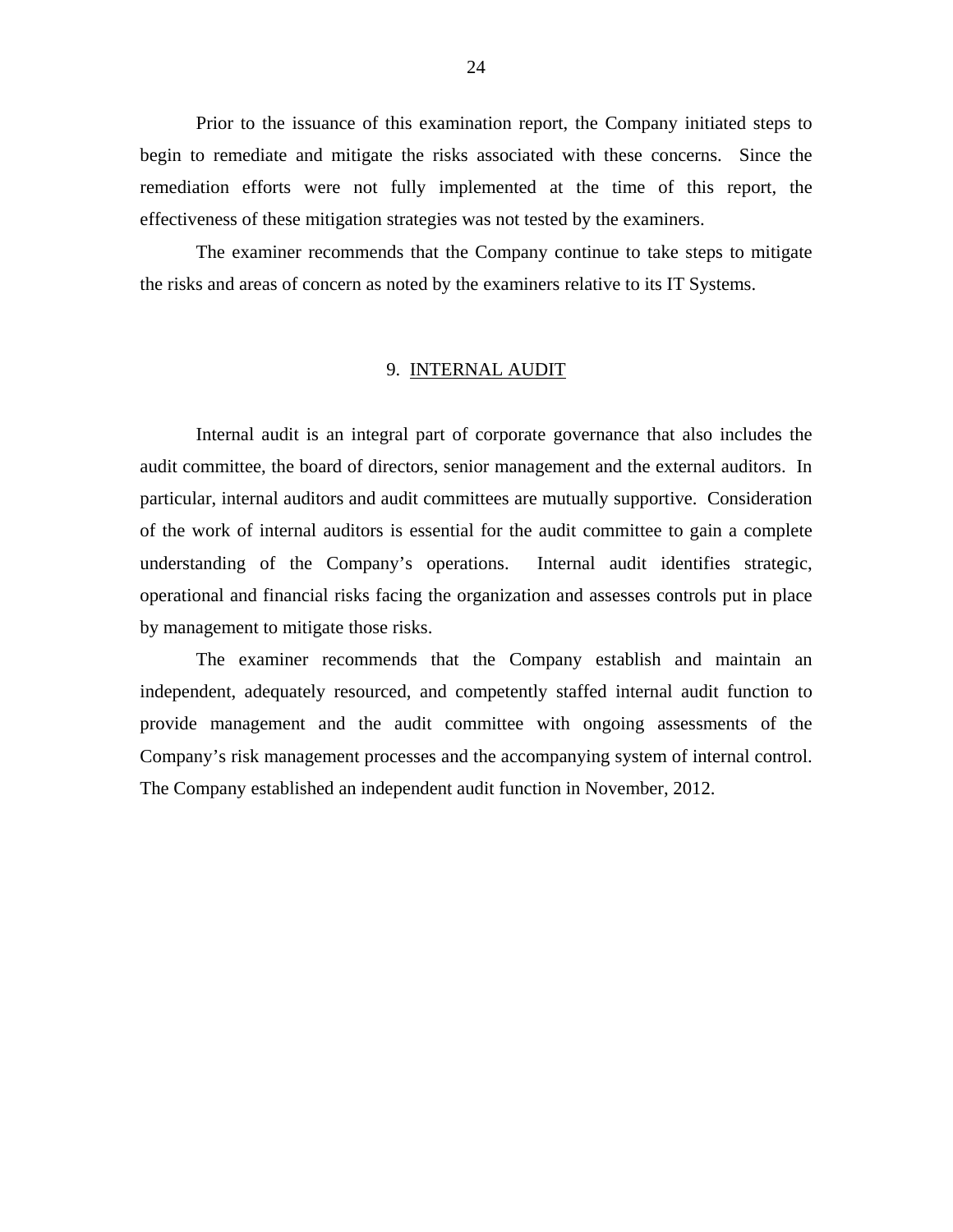#### 10. PRIOR REPORT SUMMARY AND CONCLUSIONS

Following are the violations and recommendations contained in the prior reports on examination and the subsequent actions taken by the Company in response to each citation:

### Financial Exam Report**:**

Item Description

A The examiner recommends that the Company continue to develop a business continuity plan.

> The examiners review revealed that while the Company has continued to develop an integrated disaster recovery/business continuity plan, there are weaknesses with respect to this plan as discussed in item 8 of this report.

B The examiner recommends that each business unit or user department conduct business risk assessments in order to identify and prioritize critical business processes for coverage under the business continuity plan (i.e. premium accounting/processing, payment of claims, responding to calls from policyholders, processing policyholder requests, payment of commissions, etc.).

> Policies and procedures manuals which encompass all aspects of the business and address all the items contained in the listed recommendation were developed by the Company.

C The Company violated Section 243.3(c) of Department Regulation No. 152 by failing to establish and maintain a records retention plan that includes a description of the financial records being retained, the method of retention, and the safeguards established to prevent alteration of such records.

> The Company has established a record retention plan that includes a description of the financial records being retained, the method of retention, and the safeguards to prevent alteration of such records.

D The examiner recommends that the Company maintain proper documentation, including but not limited to electronic data extracts, to support the amounts reported in its filed annual statement, and that such documentation be readily available and accessible for future examinations. This includes data to support business administered by third parties.

> All data and records that support items reported in the Company's 2011 annual statement were readily available and accessible.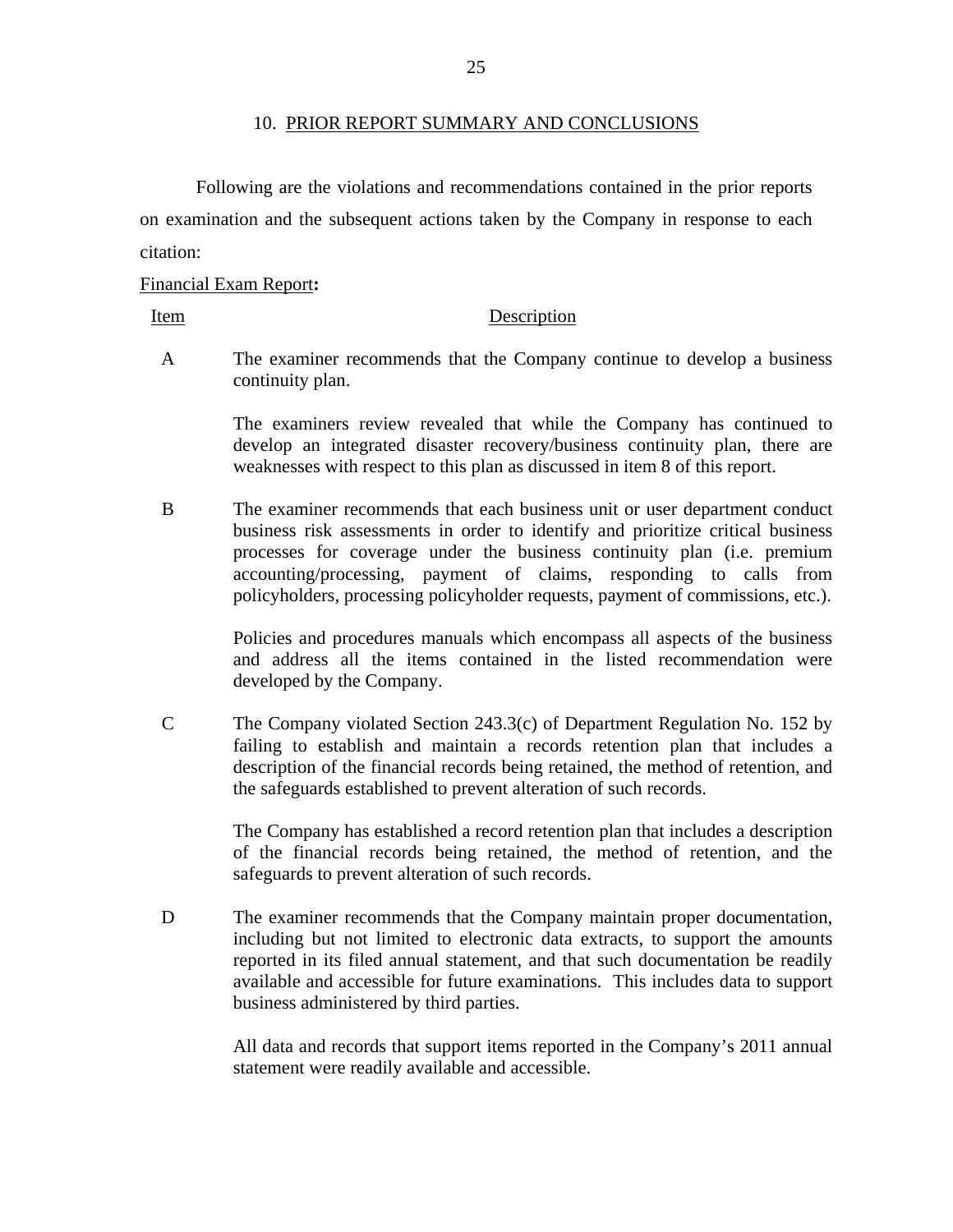### Market Conduct Exam Report:

### Item Description

A The examiner recommends that the Company perform internal audits of the functions provided by the TPA.

> The examiners review indicated that the Company's former parent Commercial Travelers Mutual Insurance Company performed an audit of the functions provided by its TPA.

B The Company violated Sections 2601(a)(1) and (4) of the New York Insurance Law by misrepresenting facts and policy provisions relating to coverage and failing to attempt in good faith to effectuate prompt, fair and equitable settlements of claims submitted in which liability had become reasonably clear.

> The examiners review of claims indicated that there were no failures to effectuate prompt, fair and equitable settlements of claims submitted in which the liability had become reasonably clear.

C The examiner recommends that the Company conduct a review of all claims that were denied or resisted during the examination period and through the last date of field work (April 11, 2008) and pay any claims where the Company has no evidence of material misrepresentation by the insured.

> The examiners review indicated that the Company paid all denied or resisted claims where the Company had no evidence of material misrepresentation by the insured.

D The examiner recommends that the Company review paid claims and reimburse beneficiaries for expenses incurred in obtaining medical records on behalf of the Company.

> The examiners review revealed that no requests were made of beneficiaries for additional documentation beyond the certified death certificate and a notarized claim form.

E The Company violated Section 216.4(b) of Department Regulation No. 64 by failing to follow up on pertinent communications with the claimant.

> The examiners review revealed that the Company followed up on pertinent communication with the claimant when necessary.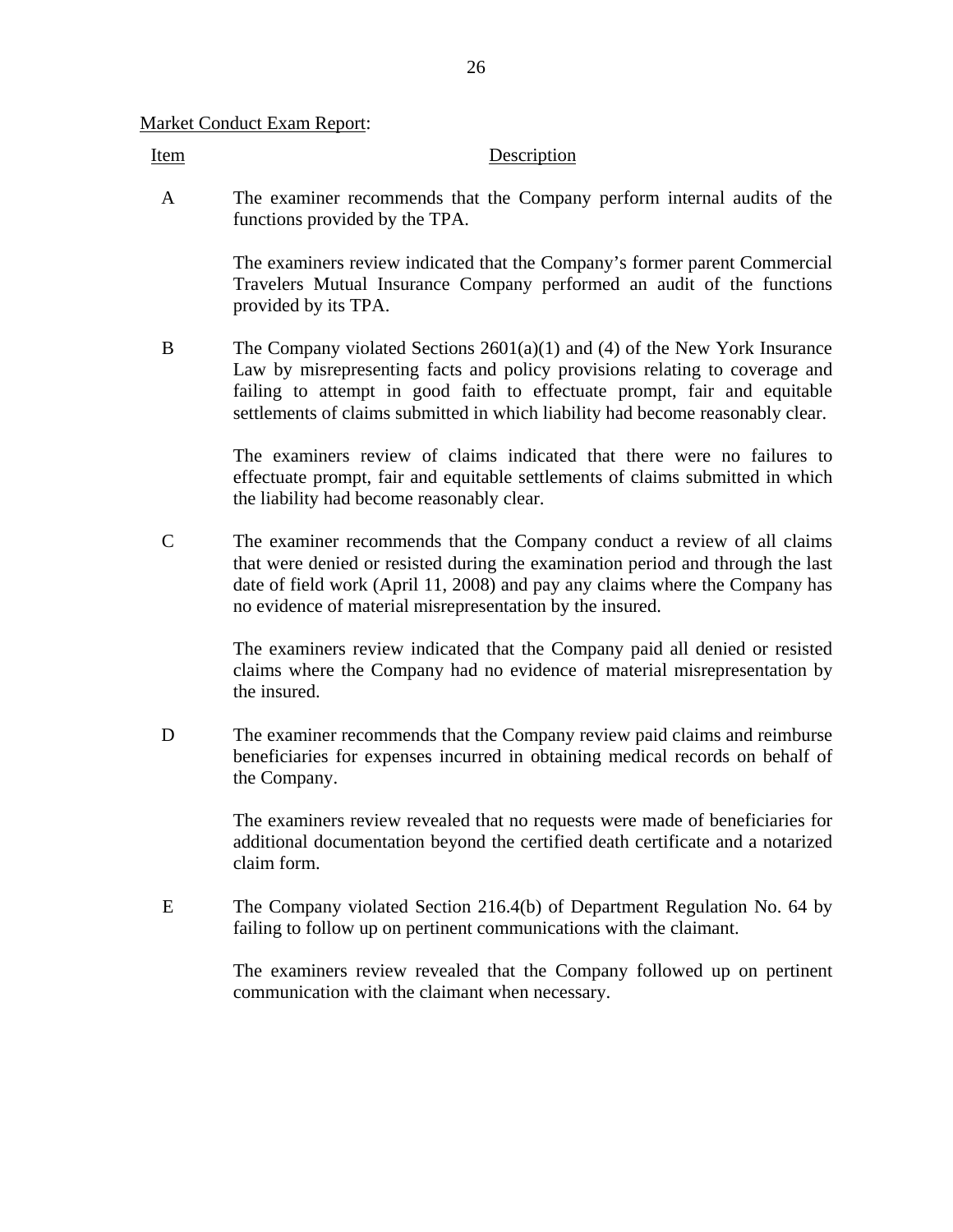### Item Description

F The Company violated Section 216.6(c) of Department Regulation No. 64 by failing to: 1) notify claimants or the claimant's authorized representative within 15 business days after receipt of proof of loss and other requested information of its decision to accept or deny the claim; and 2) notify claimants that the insurer would need additional time to investigate the claim in order to determine whether or not the claim should be accepted or rejected.

> The examiners review indicated that the Company is in compliance with Section 216.6(c) of the New York Insurance Law.

G The Company violated Section 216.11 of Department Regulation No. 64 by failing to maintain claim files so that all events relating to a claim can be reconstructed by the examiner.

> The examiners review indicated that the Company maintained claim files so that all events relating to a claim can be reconstructed by thee examiner.

H The Company violated Section 3211(b)(2) of the New York Insurance Law by failing to fully disclose to whole life and term policyholders that unless such payment is made on or before the date when due or within the specified grace period thereafter, the policy shall terminate or lapse except as to the policyholder's right to any cash surrender value or nonforfeiture benefit thereunder.

> The examiners review revealed that the Company's premium notices included required language that unless such payment is made on or before the date when due or within the specified grace period thereafter, the policy shall terminate of lapse except as to the policyholder's right to any cash surrender or nonforfeiture benefit thereunder.

I The examiner recommends that the Company contact policyholders whose policy(ies) lapsed from January 1, 2003 to January 31, 2008, to determine if any benefits are payable since the policies were lapsed without proper notice.

> The examiners review indicated that the Company provided individuals with lapse notices and offered them the opportunity to reinstate their policies.

J The Company violated Section 3211(g) of the New York Insurance Law by failing to provide an annual notification to policyholders, whose policies are applicable to this section and contain a cash surrender value, that the policy contains a cash surrender value and that further information, including the amount thereof, is available from the insurer upon written request from the policyowner.

27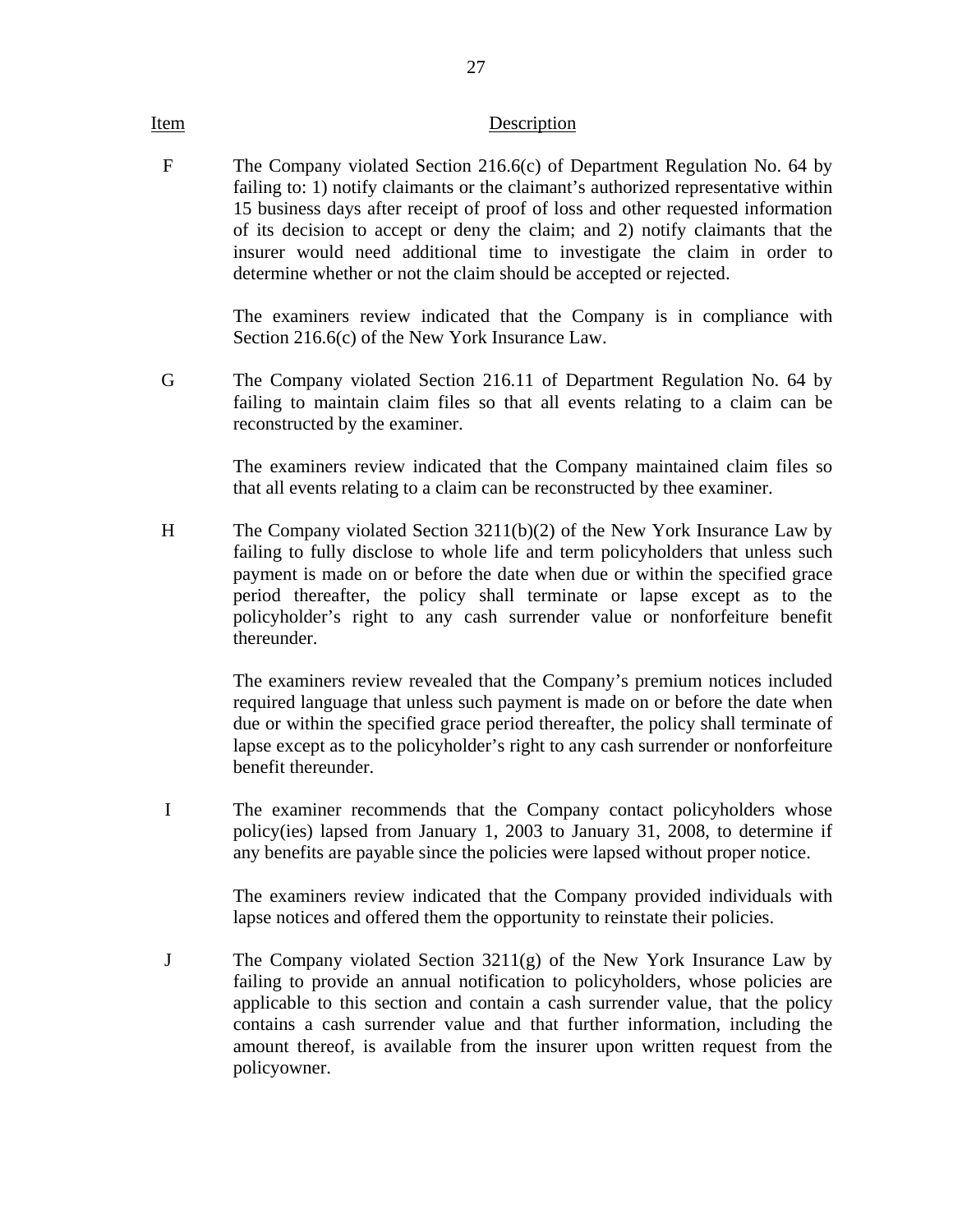### Item Description

The examiners review revealed that the Company provided annual notifications to policyholders in 2009 and 2010. However, a programming error resulted in the Company's failure to send out the required notices during 2011. (See item 7C of this report)

K The Company violated Section 86.4(a) of Department Regulation No. 95 by using claim forms that failed to contain the required fraud warning language.

> The examiners review indicated that all claim forms utilized by the Company contain the required fraud warning language.

 $\mathbf{L}$ The Company violated Section 86.4(d) of Department Regulation No. 95 by failing to position the fraud warning statement on its claim form immediately above the space provided for the signature of the person executing the claim statement.

> The examiners review of the Company's claim forms indicated that the fraud warning statement is correctly positioned immediately above the space provided for the signature of the person executing the claim statement.

M The Company violated Section 3214(c) of the New York Insurance Law by failing to pay the correct interest rate on death claims.

> The examiners review indicated that the Company's automated claim system implemented subsequent to the prior exam incorporates the interest rate requirement for every state. However, a similar violation appears in this report with regard to the adjudication of claims performed by TPAs. (See item 7C of this report)

N The Company violated Section 243.2(b)(8) of Department Regulation No. 152 by failing to maintain: 1) documentation regarding lapsed life insurance policies; and 2) documentation related to the rates of interest paid on death claims incurred between January 1, 2004 and April 27, 2006.

> The examiners review revealed that the Company is currently maintaining documentation regarding lapsed life policies and documentation related to the rates of interest paid on death claims.

O The Company violated Section 243.3(c) of Department Regulation No. 152 by failing to establish and maintain a record retention plan that includes a description of the types of records being retained, the method of retention, and the safeguards established to prevent alteration of such records.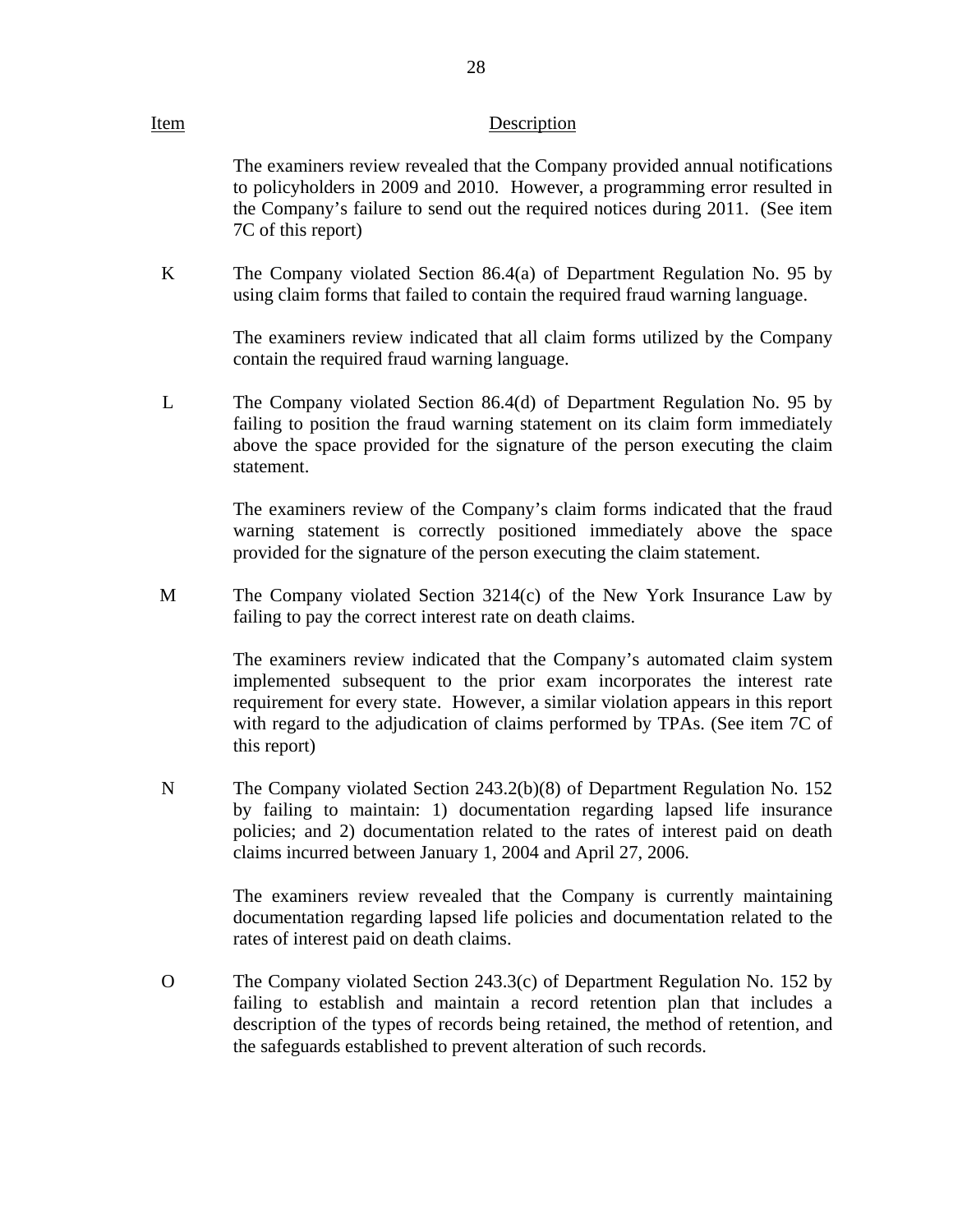### Item Description

The examiners review indicated that the Company has established and maintains a record retention plan that includes a description of the types of records being retained, the method of retention, and the safeguards established to prevent alteration of such records.

P The Company violated Section 4216(e) of the New York Insurance Law by failing to file its commission schedules paid to agents and brokers for the sale of its large group life insurance policies.

> The examiners review revealed that the Company's commission schedules for its large group life insurance policies were filed with and accepted by the Department on September 23, 2008.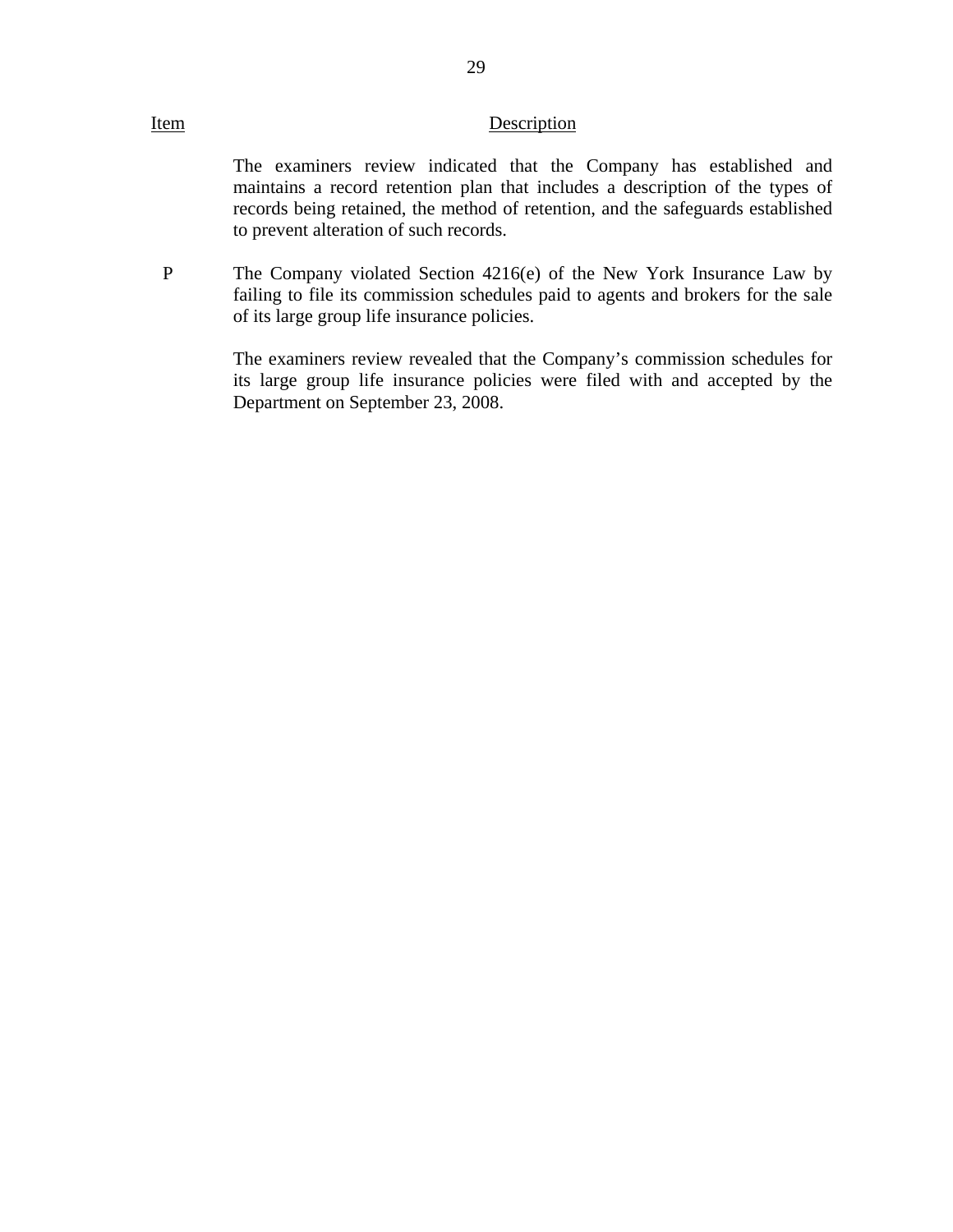Following are the violations and recommendations contained in this report:

<span id="page-31-0"></span>

| Item | Description                                                                                                                                                                                                                                                                                                                                                                                                                                              | Page $No(s)$ . |
|------|----------------------------------------------------------------------------------------------------------------------------------------------------------------------------------------------------------------------------------------------------------------------------------------------------------------------------------------------------------------------------------------------------------------------------------------------------------|----------------|
| A    | The Company violated Section 3214(c) of the New York<br>Insurance Law by failing to pay interest on death claims.                                                                                                                                                                                                                                                                                                                                        | 22             |
| B    | The Company violated Section $3211(g)$ of the New York<br>Insurance Law by failing to provide an annual notification to<br>policyholders, whose policies are applicable to this section and<br>contain a cash surrender value, that the policy contains a cash<br>surrender value and that further information, including the<br>amount thereof, is available from the insurer upon written request<br>from the policyowner. This is a repeat violation. | 22             |
|      | The examiner recommends that the Company continue to take<br>steps to mitigate the risks and areas of concern as noted by the<br>examiners relative to its IT Systems.                                                                                                                                                                                                                                                                                   | 24             |
| D    | The examiner recommends that the Company establish and<br>maintain an independent, adequately resourced, and competently<br>staffed internal audit function to provide management and the<br>audit committee with ongoing assessments of the Company's risk<br>management processes and the accompanying system of internal<br>control.                                                                                                                  | 24             |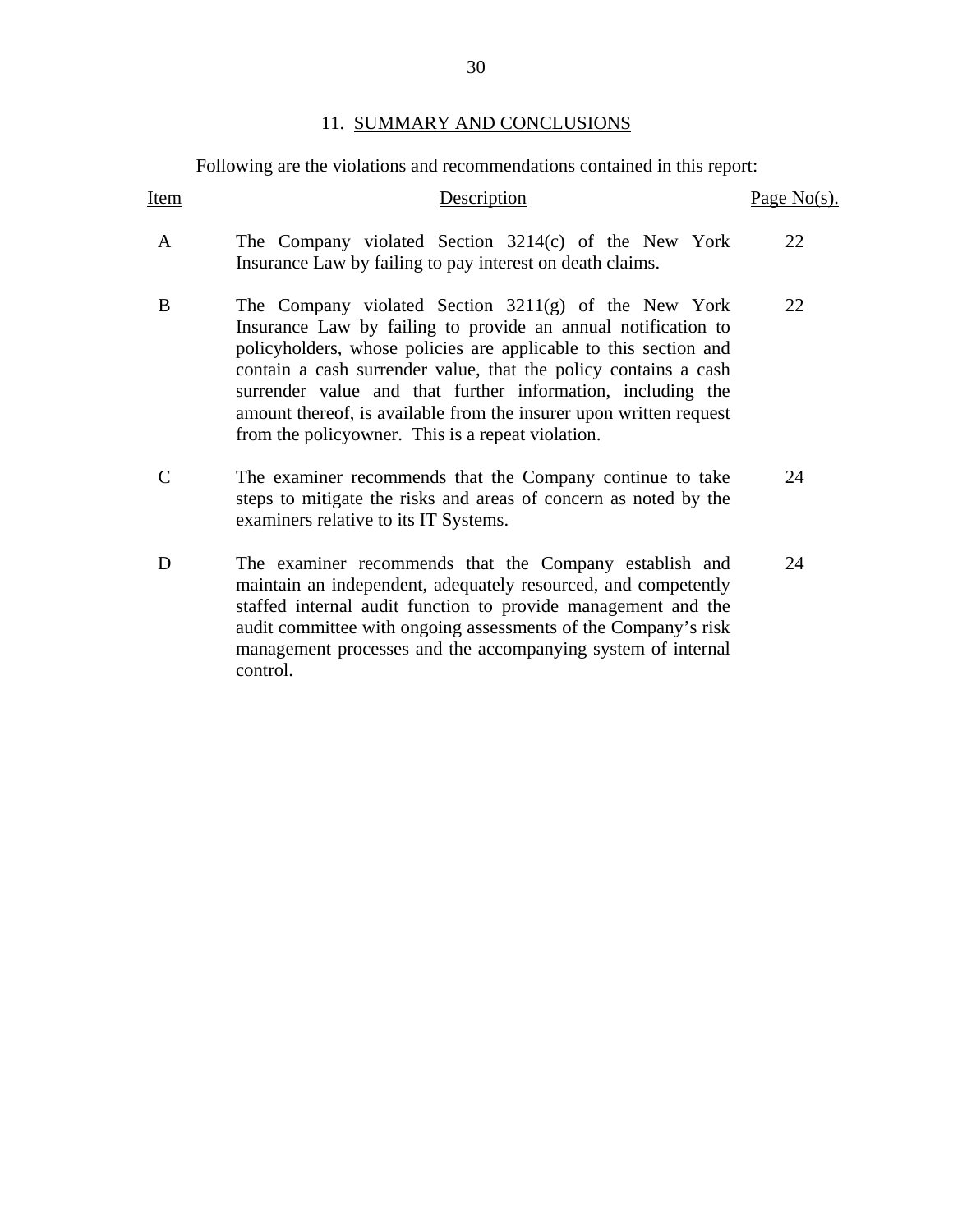Respectfully submitted,

 $\overline{a}$  $\sqrt{s}$ /s/

 Michael A. Davis CFE, EIC

STATE OF NEW YORK )  $)$ SS: COUNTY OF NEW YORK )

Michael A. Davis, being duly sworn, deposes and says that the foregoing report, subscribed by him, is true to the best of his knowledge and belief.

 $\overline{\phantom{a}}$  $\sqrt{s}$ Michael A. Davis

Subscribed and sworn to before me

this day of